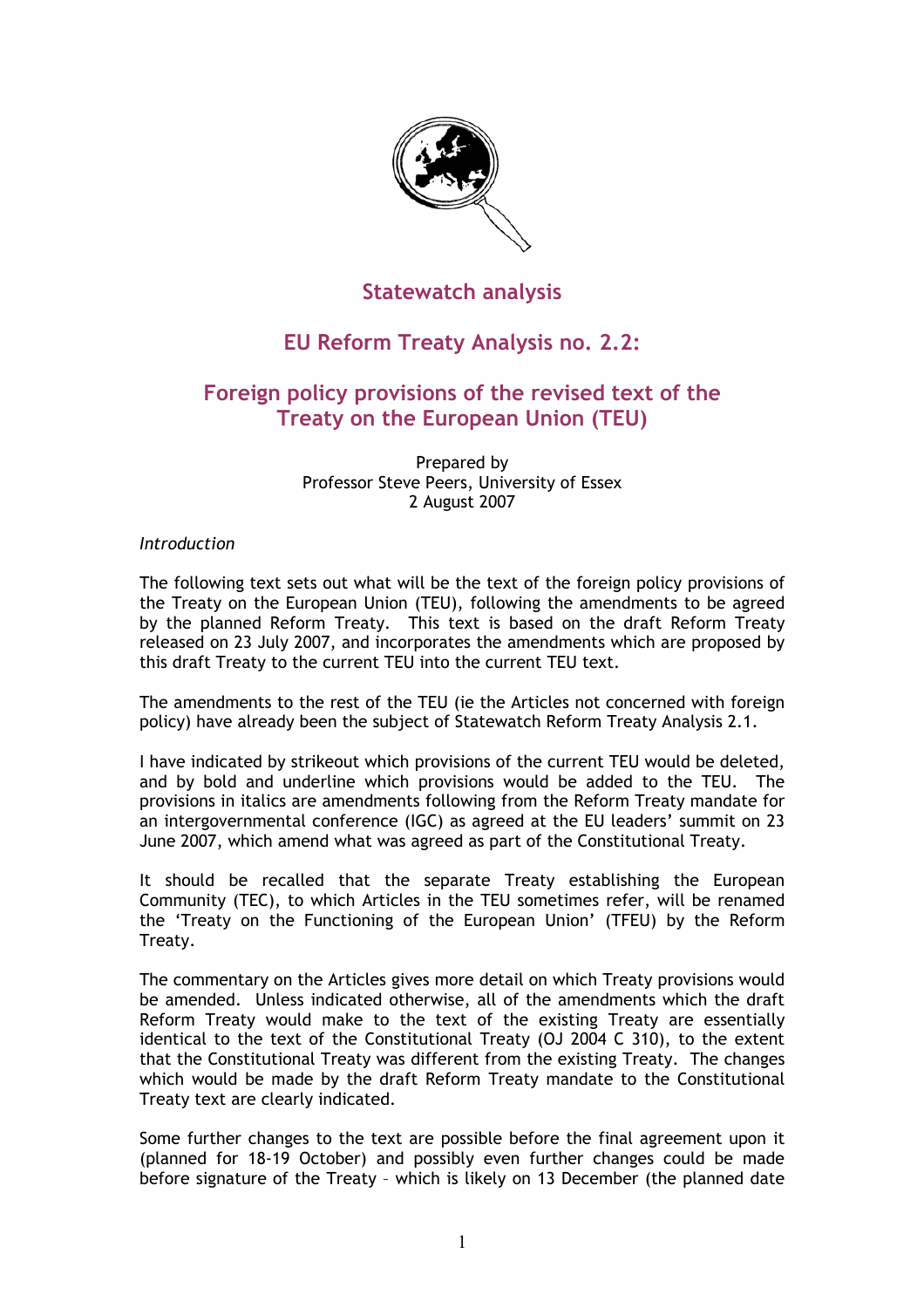of an EU summit meeting), if the IGC concludes as planned in October. Such changes are likely because, as the commentary makes clear, there are several technical errors in this text.

This analysis will be updated in the event of changes to the text.

The draft Reform Treaty confirms that the Treaty Articles will be renumbered, but does not yet include the new numbering. I have inserted the likely new numbering of the Treaty provisions in square brackets throughout.

#### *General comments*

The current foreign policy Articles of the TEU are extensively amended by the draft Reform Treaty, mainly to provide for the role of the 'High Representative of the Union for Foreign Affairs and Security Policy' and to amend the rules relating to defence.

These amendments are essentially unchanged from the Constitutional Treaty, apart from an amendment to Article 11 TEU relating to the Court of Justice, a separate clause governing data protection within the context of foreign policy (see the new Article 24 TEU), the new name of the 'Union Minister of Foreign Affairs', and the exclusion of foreign policy from Article 308 of the TEC/TFEU, which gives 'residual powers' to the EU to act where there are no express powers in the Treaty (see Statewatch Reform Treaty analysis 3.7). There will also be some new declarations on the nature of the CFSP, agreed as part of the Reform Treaty mandate.

However, in accordance with the IGC Reform Treaty mandate, the provisions on the Common Foreign and Security Policy will remain in Title V of the TEU, except for the flexibility provisions and the rules on international agreements, which are integrated into the general rules of the TFEU on these subjects. This is different from the Constitutional Treaty, which would have included the foreign policy provisions in a new Part of the Treaty dealing with the EU's external action in all areas (ie including trade and development policies, among others). For analysis of the remaining text of the new external relations Part of the TEC/TFEU, see Statewatch Reform Treaty analysis 3.6.

The basic rules on the appointment and status of the High Representative are set out in the new institutional Title of the TEU, in the new Article 9e TEU (see Statewatch Reform Treaty analysis 2.1).

Note that the Treaty Articles in Title V TEU are not given titles by the draft Reform Treaty.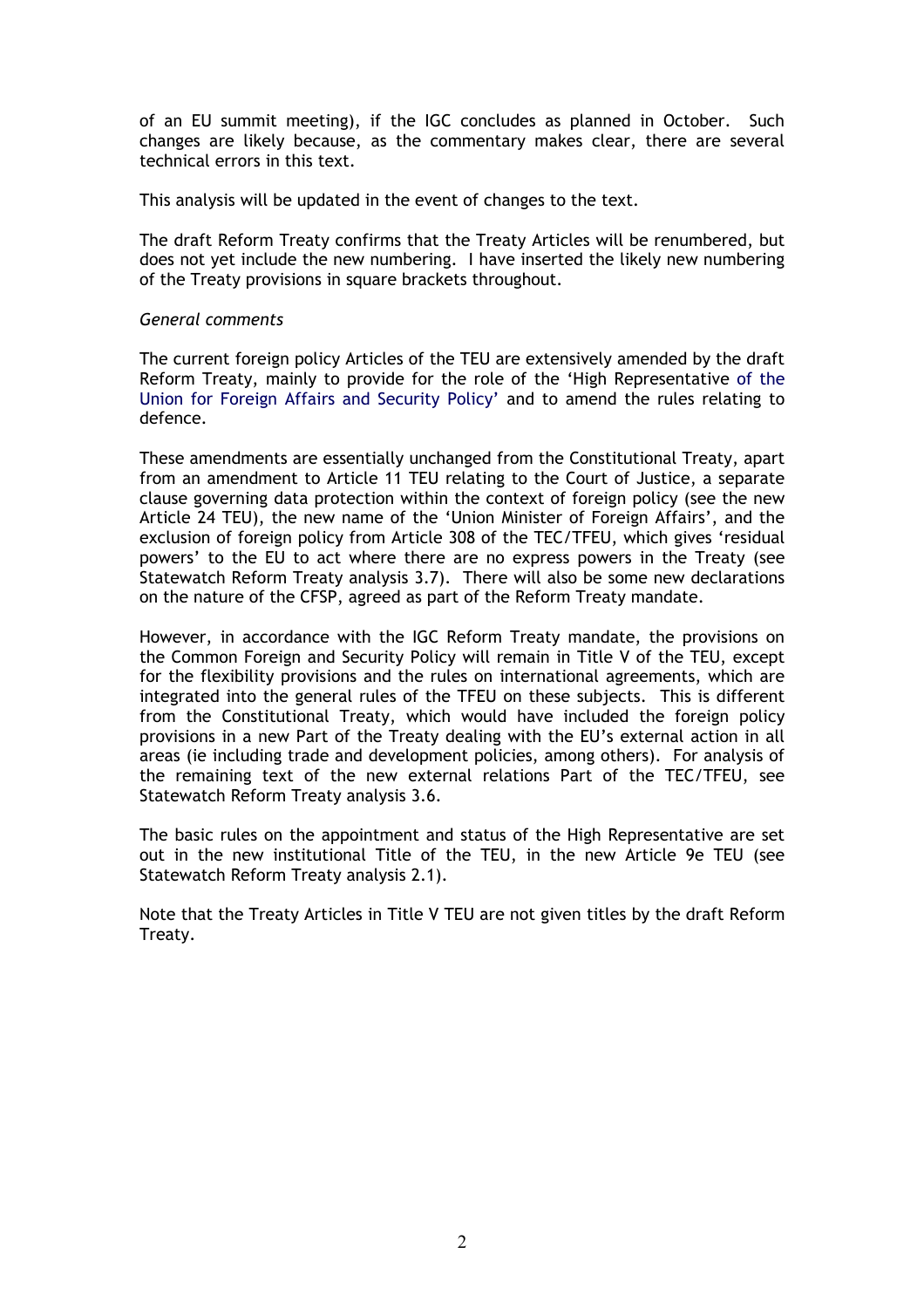**CHAPTER I General provisions on the Union's External Action**

*Article 10a* [21]  $\overline{(\text{III-292})}$ 

**1. The Union's action on the international scene shall be guided by the principles which have inspired its own creation, development and enlargement, and which it seeks to advance in the wider world: democracy, the rule of law, the universality and indivisibility of human rights and fundamental freedoms, respect for human dignity, the principles of equality and solidarity, and respect for the principles of the United Nations Charter and international law.** 

**The Union shall seek to develop relations and build partnerships with third countries, and international, regional or global organisations, which share these values. It shall promote multilateral solutions to common problems, in particular in the framework of the United Nations.** 

**2. The Union shall define and pursue common policies and actions, and shall work for a high degree of cooperation in all fields of international relations, in order to:**

**(a) safeguard its values, fundamental interests, security, independence and integrity;**

**(b) consolidate and support democracy, the rule of law, human rights and the principles of international law;**

**(c) preserve peace, prevent conflicts and strengthen international security, in accordance with the principles of the United Nations Charter, with the principles of the Helsinki Final Act and with the aims of the Charter of Paris, including those relating to external borders;** 

**(d) foster the sustainable economic, social and environmental development of developing countries, with the primary aim of eradicating poverty;**

**(e) encourage the integration of all countries into the world economy, including through the progressive abolition of restrictions on international trade;**

**(f) help develop international measures to preserve and improve the quality of the environment and the sustainable management of global natural resources, in order to ensure sustainable development;** 

**(g) assist populations, countries and regions confronting natural or manmade disasters;**

**(h) promote an international system based on stronger multilateral cooperation and good global governance.**

**3. The Union shall respect the principles and pursue the objectives listed in paragraphs 1 and 2 in the development and implementation of the different areas of the Union's external action covered by this Title and the external aspects of its other policies.**

**The Union shall ensure consistency between the different areas of its external action and between these and its other policies. The Council and the Commission, assisted by the** *High Representative of the Union for Foreign Affairs and Security Policy***, shall ensure that consistency and shall cooperate to that effect.**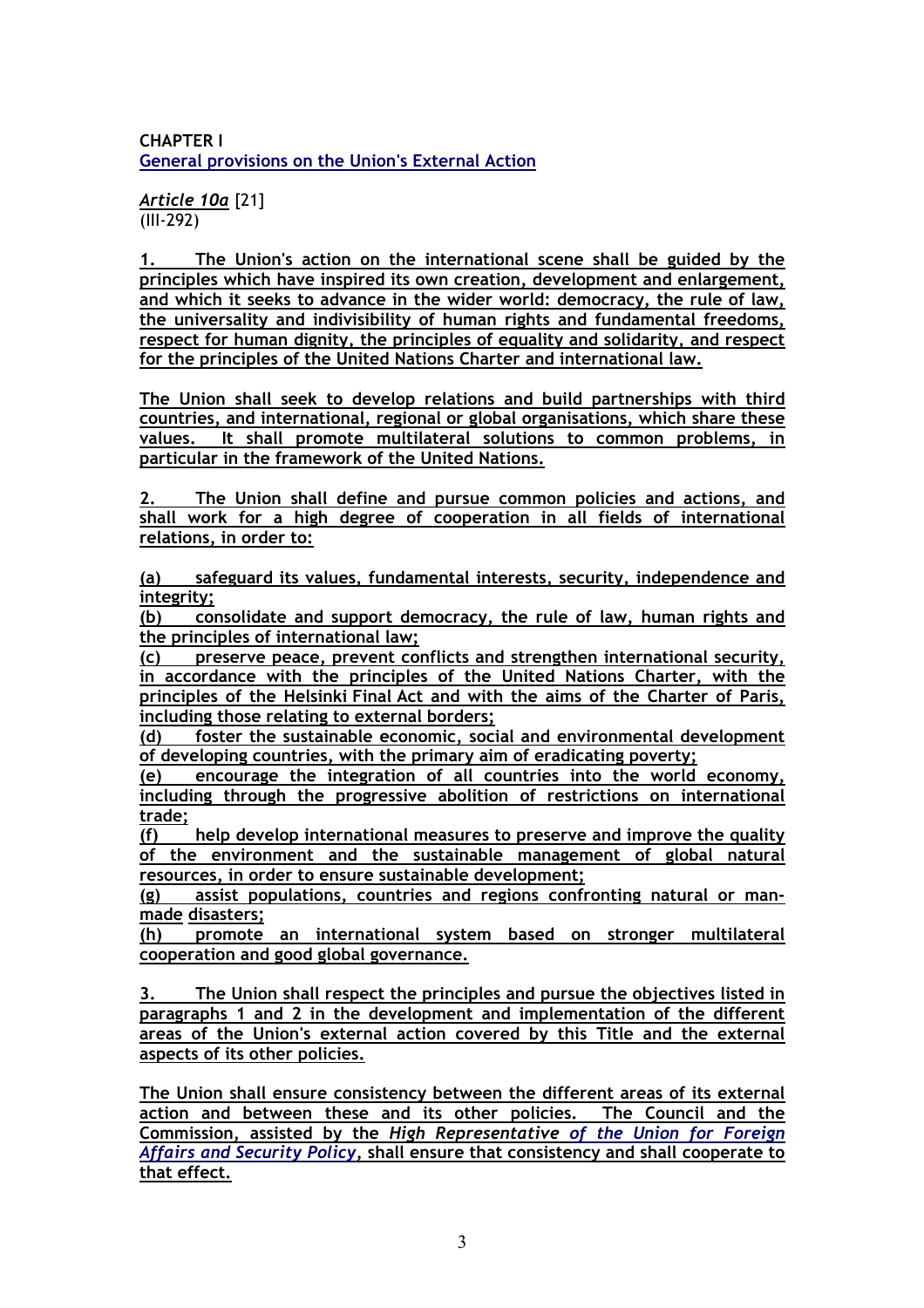*This Article is new; but it draws from the current Article 11(1) TEU and Articles 131, 177 and 181a TEC, which set out objectives in certain areas. Paragraph 3 (sub-para 1) is in part drawn from the current Article 178 TEC, which requires other EC measures to be consistent with development policy; and the consistency requirement (sub-para 2) is drawn from the current Article 3 TEU.*

*Article 10b* [22] (III-293)

**1. On the basis of the principles and objectives referred to in [Article 10a], the European Council shall identify the strategic interests and objectives of the Union.**

*Decisions* **of the European Council on the strategic interests and objectives of the Union relate to the common foreign and security policy and to other areas of the external action of the Union. Such decisions may concern the relations of the Union with a specific country or region or may be thematic in approach. They shall define their duration, and the means to be made available by the Union and the Member States.** 

**The European Council shall act unanimously on a recommendation from the Council, adopted by the latter under the arrangements laid down for each area. The** *decisions* **of the European Council shall be implemented in accordance with the procedures provided for by the Treaties.**

**2.** *The High Representative of the Union for Foreign Affairs and Security Policy***, for the field of common foreign and security policy, and the Commission, for other fields of external action, may submit joint proposals to the Council.** 

*Paragraph 1 is based on the current Article 13(2) and (3), sub-para 2 TEU on 'common strategies'; note that the renaming of these acts as 'decisions' makes clear that they are binding (this point is not clear at present). It is made explicitly clear that these measures can cover all of the current three pillars (which confirms current practice), and there is an explicit reference to thematic common strategies (the common strategies adopted to date have all been geographic, but the current Treaty does not rule out the adoption of thematic common strategies).* 

#### **CHAPTER II SPECIFIC PROVISIONS ON THE COMMON FOREIGN AND SECURITY POLICY**

*Article 10c* [23]

*The Union's action on the international scene, pursuant to this Chapter, shall be guided by the principles, shall pursue the objectives of and be conducted in accordance with, the general provisions laid down in Chapter 1.* 

*This article has been inserted, pursuant to the Reform Treaty mandate.*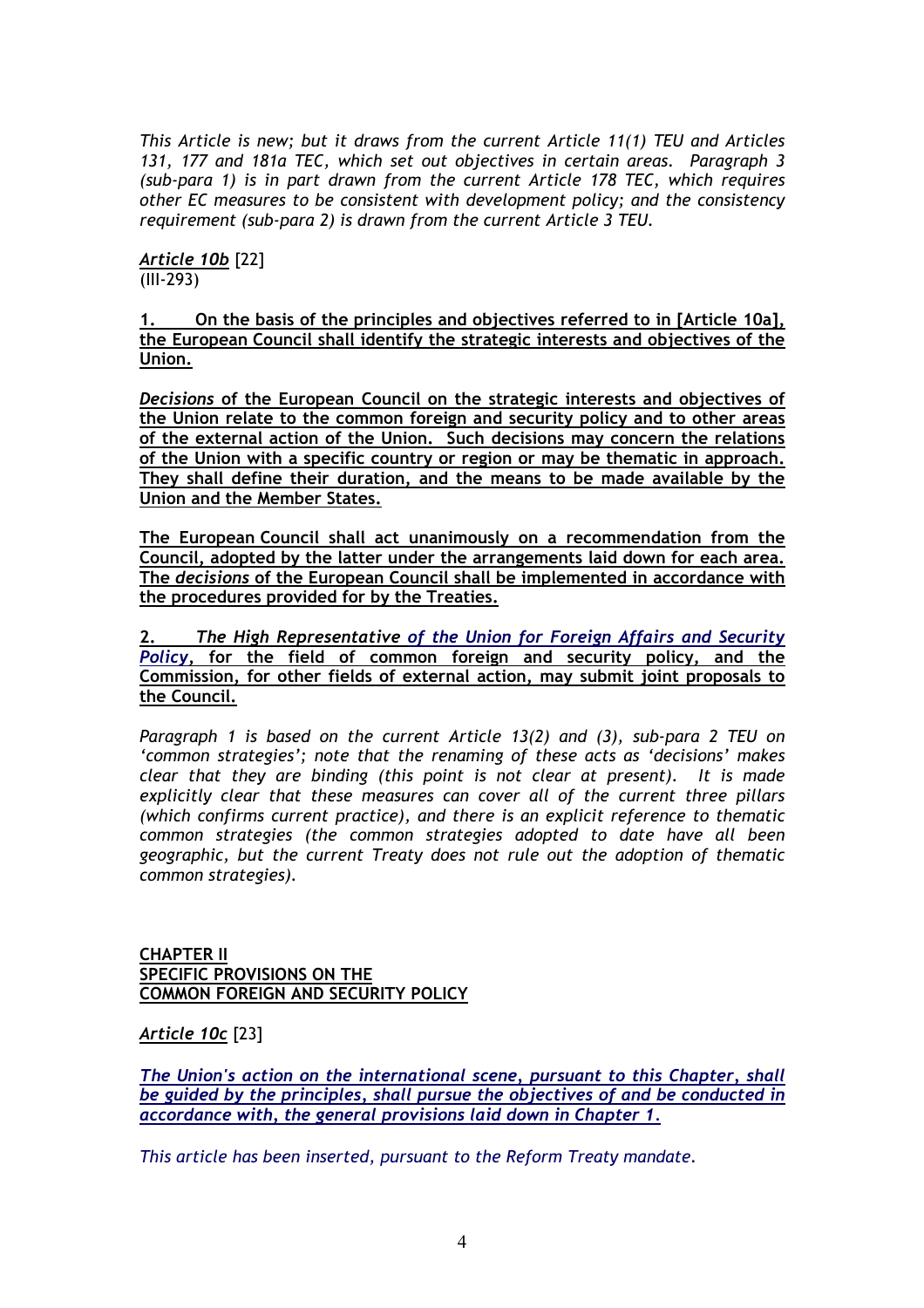*Article 11* [24] (III-294)

1. The Union shall define and implement a common foreign and security policy covering all areas of foreign and security policy, the objectives of which shall be:

- to safeguard the common values, fundamental interests, independence and integrity of the Union in conformity with the principles of the United Nations Charter,
- to strengthen the security of the Union in all ways,
- to preserve peace and strengthen international security, in accordance with the principles of the United Nations Charter, as well as the principles of the Helsinki Final Act and the objectives of the Paris Charter, including those on external borders,
- to promote international cooperation,
- to develop and consolidate democracy and the rule of law, and respect for human rights and fundamental freedoms.

*1. The Union's competence in matters of common foreign and security policy shall cover all areas of foreign policy and all questions relating to the Union's security, including the progressive framing of a common defence policy that might lead to a common defence.*

*The common foreign and security policy is subject to specific procedures. It shall be defined and implemented by the European Council and the Council acting unanimously, except where the Treaties provide otherwise. The adoption of legislative acts shall be excluded. The common foreign and security policy shall be put into effect by the High Representative of the Union for Foreign Affairs and Security Policy and by Member States, in accordance with the Treaties. The specific role of the European Parliament and of the Commission in this area is defined by the Treaties. The Court of Justice of the European Union shall not have jurisdiction with respect to the provisions relating to this area, with the exception of its jurisdiction to monitor the compliance with Article 25 and to review the legality of certain decisions as provided for by Article 240a, second subparagraph of the Treaty on the Functioning of the Union.*

*2. Within the framework of the principles and objectives of its external action, the Union shall conduct, define and implement a common foreign and security policy, based on the development of mutual political solidarity among Member States, the identification of questions of general interest and the achievement of an ever-increasing degree of convergence of Member States' actions.*

2. *3.* The Member States shall support the common foreign and security policy actively and unreservedly in a spirit of loyalty and mutual solidarity *and shall comply with the Union's action in this area*.

The Member States shall work together to enhance and develop their mutual political solidarity. They shall refrain from any action which is contrary to the interests of the Union or likely to impair its effectiveness as a cohesive force in international relations.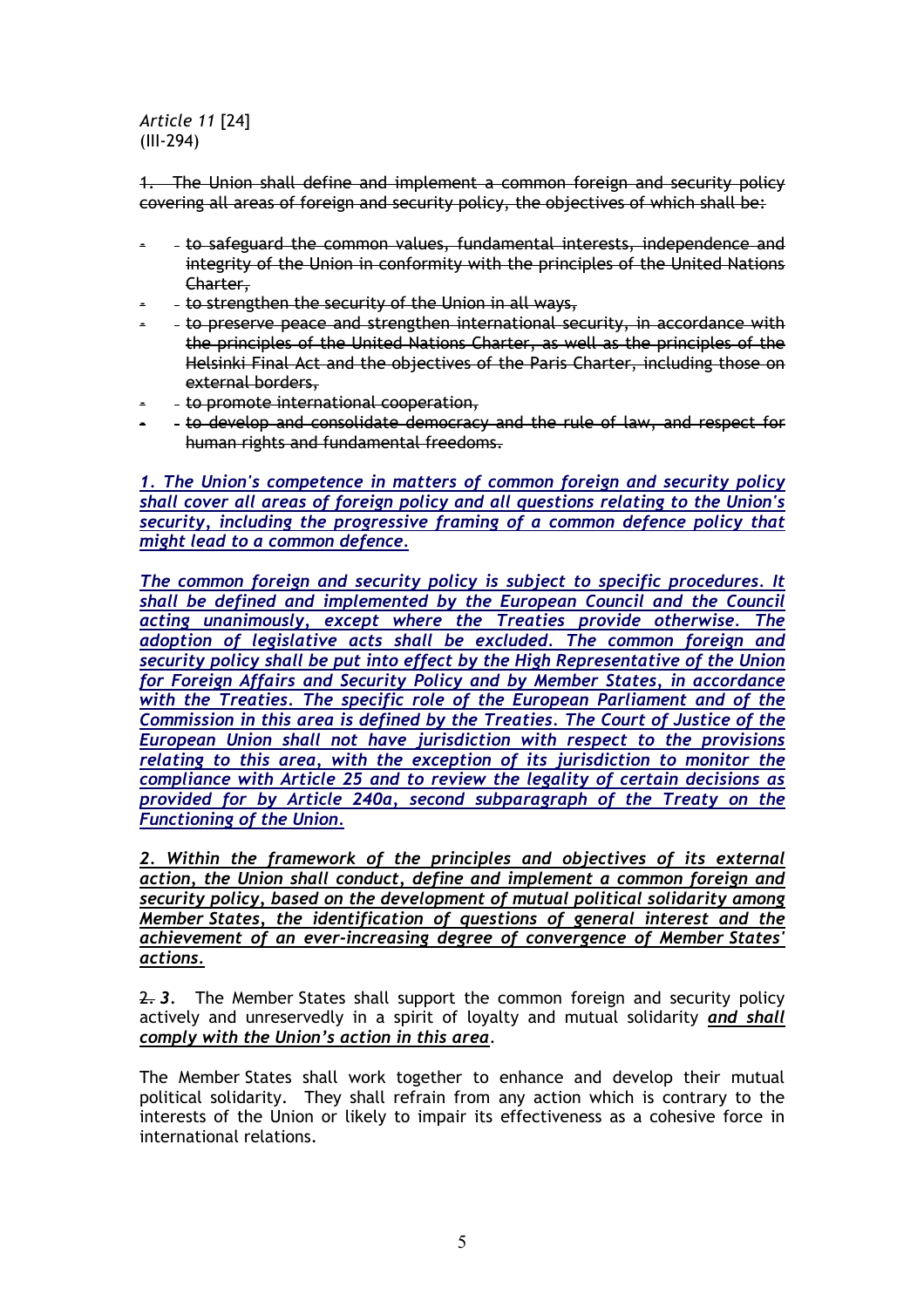The Council *and the High Representative* shall ensure that these principles are complied with.

*Para 1 has been replaced as set out in the Reform Treaty IGC mandate; this provision is based on parts of Articles I-16 and I-40 of the Constitutional Treaty. Para. 2 first appeared in the draft Reform Treaty; it is based on Article I-40(1) of the Constitutional Treaty. The CFSP objectives have been moved, with amendments, from Article 11 TEU to Article 10a TEU. Also a reference to the High Representative has been added, in accordance with the Constitutional Treaty. The exclusion of the Court of Justice's jurisdiction over foreign policy (ie exclusion 'with respect to the provisions relating to this area'; the negotiation mandate excluded jurisdiction from 'these provisions') in this Article of the draft Reform Treaty is arguably wider than under the Constitutional Treaty, where the Court's jurisdiction was only excluded in respect of certain Articles, rather than all foreign policy matters (with the exception of sanctions against individuals and the dividing line between foreign policy and other policy): see Article III-376 of that Treaty.* 

*However, the draft Reform Treaty also proposes to insert an Article 240a in the TEC/TFEU, which copies Article III-376. Arguably these two provisions are not consistent. The point is that a number of Articles of the Treaties could apply both to foreign policy and to other matters (ie the provisions on the negotiation of international treaties, and on enhanced cooperation); these could be considered provisions 'relating to [the] area' of foreign policy (albeit also applying to other matters) as set out in Article 11 TEU as revised, but which are not expressly excluded from the Court's jurisdiction (as far as foreign policy is concerned) by Article 240a TEC/TFEU.*

*Article 12* [25]  $(III-294(3))$ 

The Union shall pursue the objectives set out in Article 11 by:

- defining the principles of and general guidelines for the common foreign and security policy,
- deciding on common strategies,
- adopting joint actions,
- adopting common positions.
- strengthening systematic cooperation between Member States in the conduct of policy.

**The Union shall conduct the common foreign and security policy by:**

- **(a) defining the general guidelines;**
- **(b) adopting decisions defining:**

**(i) actions to be taken by the Union,** 

**(ii) positions to be taken by the Union,**

**(iii) arrangements for the implementation of the decisions referred to in (i) and (ii);**

**(c) strengthening systematic cooperation between Member States in the conduct of policy.**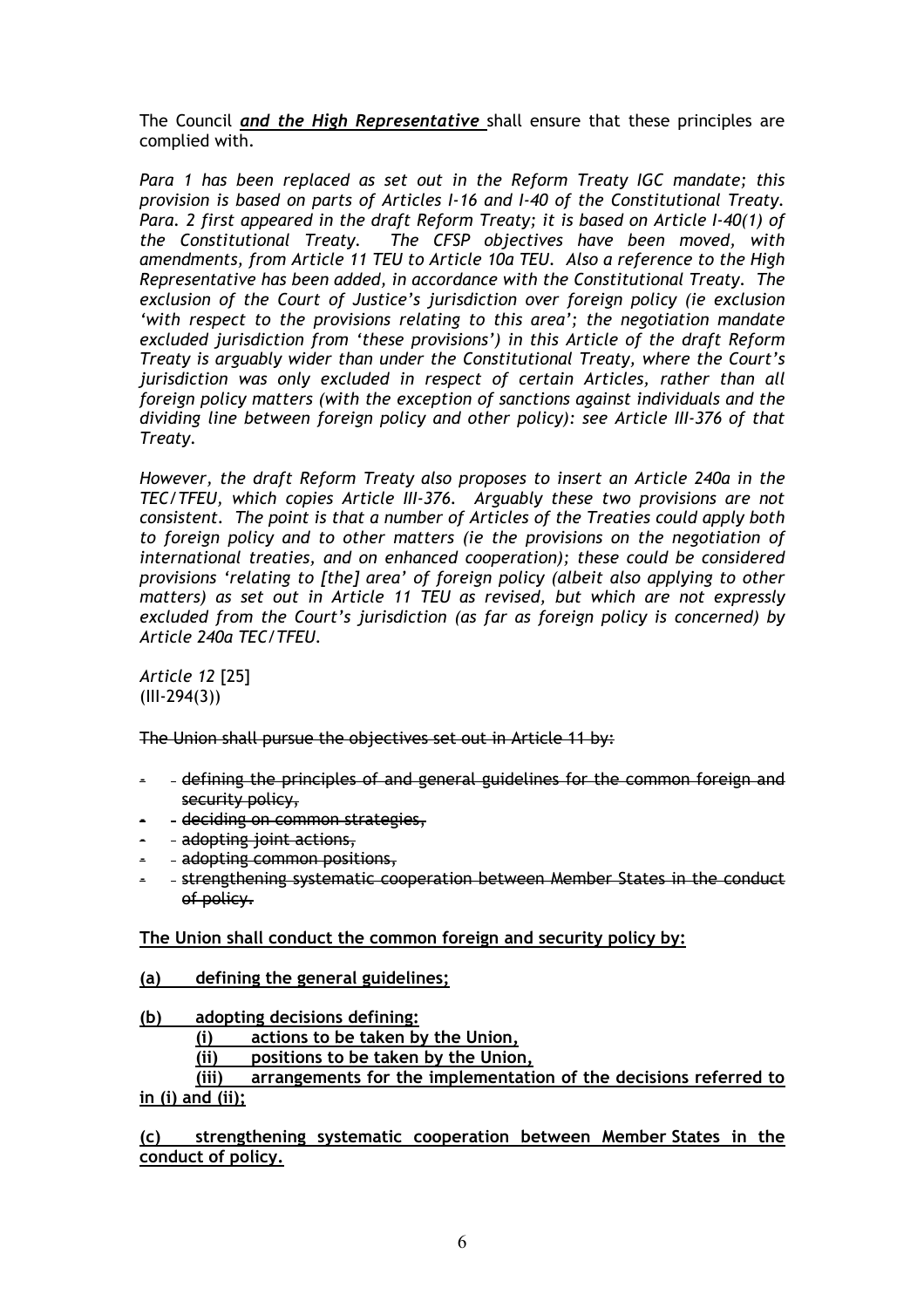*The replacement text is obviously very similar to the current Article 12 TEU, as well as to Article III-294(3) of the Constitutional Treaty.* 

*Article 13* [26] (I-40(4) and III-295)

1. The European Council shall define the principles of and general guidelines for **identify the strategic interests, set the objectives and define the general guidelines for** the common foreign and security policy, including for matters with defence implications.

*If international developments so require, the President of the European Council shall convene an extraordinary meeting of the European Council in order to define the strategic lines of the Union's policy in the face of such developments.*

2. The European Council shall decide on common strategies to be implemented by the Union in areas where the Member States have important interests in common.

Common strategies shall set out their objectives, duration and the means to be made available by the Union and the Member States.

3. *2.* The Council shall take the decisions necessary for defining and implementing the common foreign and security policy on the basis of the general guidelines defined by the European Council.

*The Council shall frame the common foreign and security policy and take the decisions necessary for the defining and implementing it, on the basis of the general orientations and strategic lines defined by the European Council.*

The Council shall recommend common strategies to the European Council and shall implement them, in particular by adopting joint actions and common positions.

The Council shall ensure the unity, consistency and effectiveness of action by the **Union** 

**3. The common foreign and security policy shall be put into effect by the** *High Representative of the Union for Foreign Affairs and Security Policy* **and by the Member States, using national and Union resources.**

*The addition to para. 1 comes from Art. III-295(1) of the Constitutional Treaty. Para. 2 and the second sub-para of para 3 have been moved, with amendments, to Art. 10b TEU. The addition to the renumbered para. 2 is based on Article III-295(2) of the Constitutional Treaty. The new paragraph 3 comes from Article I-40(4) of the Constitutional Treaty.*

*Article 13a* [27] (III-296)

**1. The** *High Representative of the Union for Foreign Affairs and Security Policy***, who shall chair the** *Foreign Affairs Council***, shall contribute through his or her proposals towards the preparation of the common foreign and security**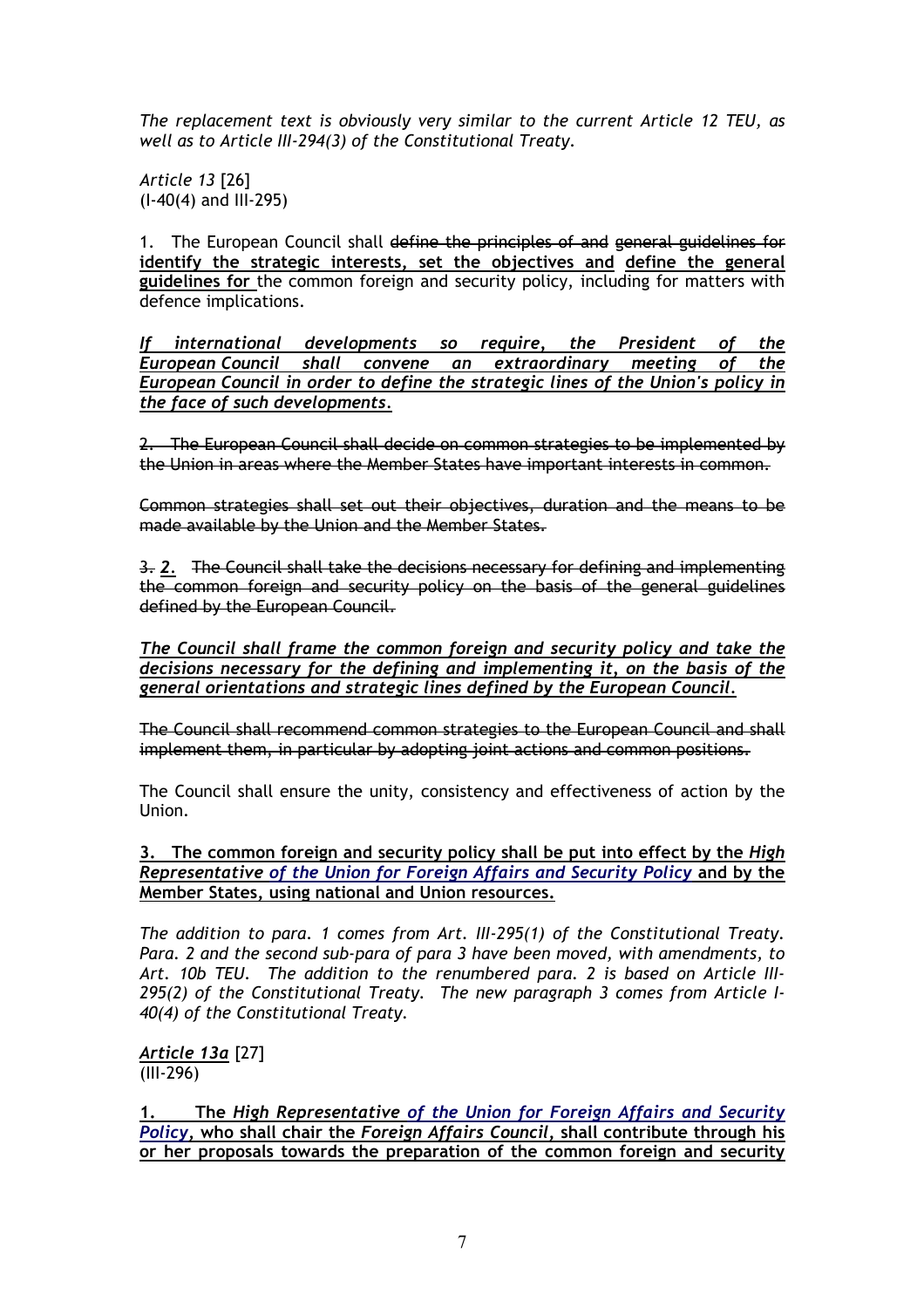**policy and shall ensure implementation of the decisions adopted by the European Council and the Council.**

**2. The** *High Representative* **shall represent the Union for matters relating to the common foreign and security policy. He or she shall conduct political dialogue on the Union's behalf and shall express the Union's position in international organisations and at international conferences.**

**3. In fulfilling his or her mandate, the** *High Representative* **shall be assisted by a European External Action Service. This service shall work in cooperation with the diplomatic services of the Member States and shall comprise officials from relevant departments of the General Secretariat of the Council and of the Commission as well as staff seconded from national diplomatic services of the Member States. The organisation and functioning of the European External Action Service shall be established by a decision of the Council. The Council shall act on a proposal from the** *High Representative* **after consulting the European Parliament and after obtaining the consent of the Commission.**

*This is a new provision, copied from the Constitutional Treaty with a change of name for the 'High Representative', replacing the 'Union Minister for Foreign Affairs'. This Article replaces the current Article 18 TEU (representation) and the current Article 26 TEU (current High Representative).* 

*Article 14* [28] (III-297)

1. The Council shall adopt joint actions. Joint actions shall address specific situations where operational action by the Union is deemed to be required. **Where the international situation requires operational action by the Union, the Council shall adopt the necessary decisions.** They shall lay down their objectives, scope, the means to be made available to the Union, if necessary their duration, and the conditions for their implementation.

2. If there is a change in circumstances having a substantial effect on a question subject to joint action such a decision, the Council shall review the principles and objectives of that action **decision** and take the necessary decisions. As long as the Council has not acted, the joint action shall stand.

3. Joint actions **Decisions referred to in paragraph 1** shall commit the Member States in the positions they adopt and in the conduct of their activity.

4. The Council may request the Commission to submit to it any appropriate proposals relating to the common foreign and security policy to ensure the implementation of a joint action.

5. *4.* Whenever there is any plan to adopt a national position or take national action pursuant to a joint action **decision referred to in paragraph 1**, information shall be provided **by the Member State concerned** in time to allow, if necessary, for prior consultations within the Council. The obligation to provide prior information shall not apply to measures which are merely a national transposition of Council decisions.

6. *5.* In cases of imperative need arising from changes in the situation and failing a Council decision **the revision of a Council decision referred to in paragraph 1**,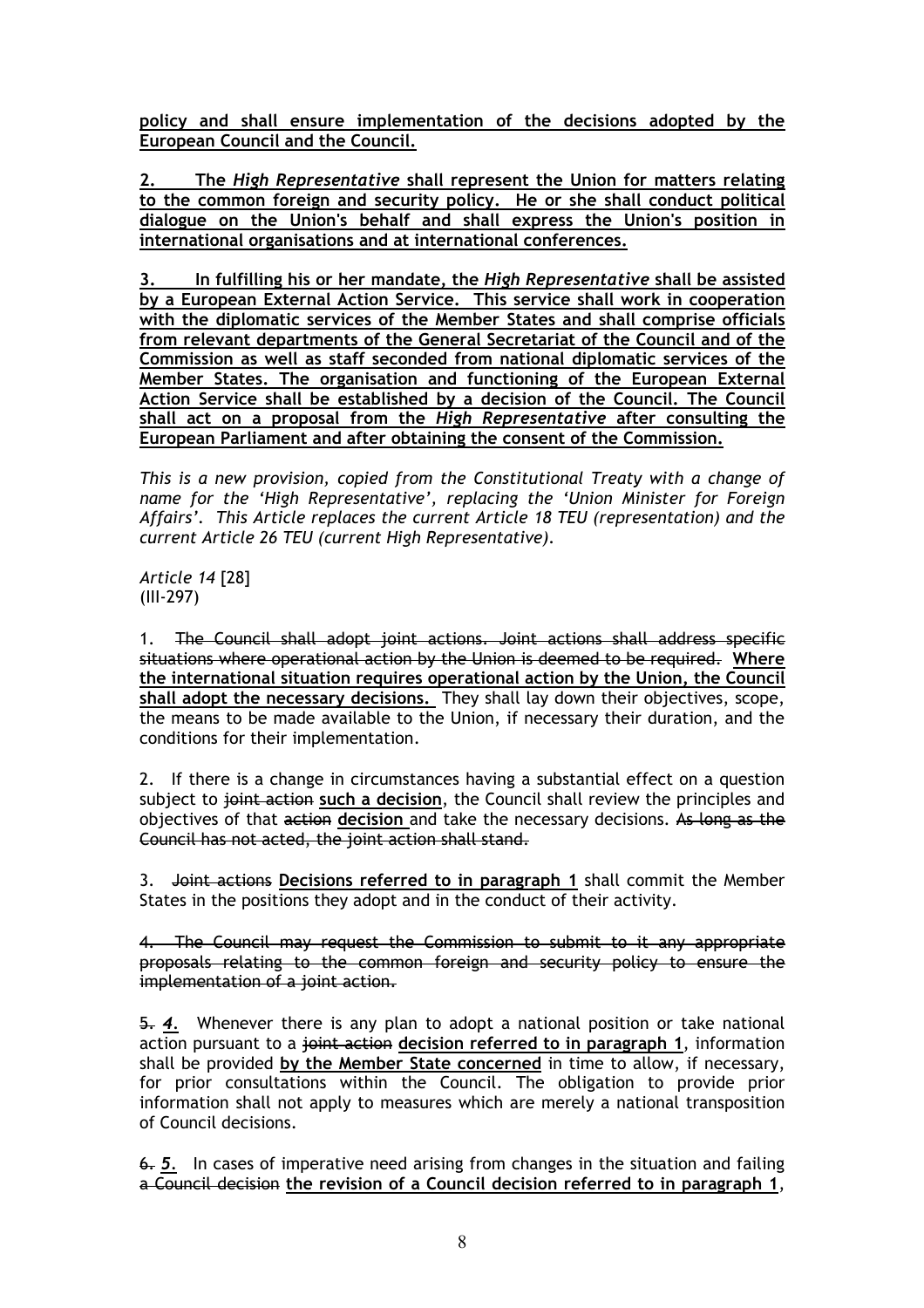Member States may take the necessary measures as a matter of urgency having regard to the general objectives of the joint action **that decision**. The Member State concerned shall inform the Council immediately of any such measures.

7. *6.* Should there be any major difficulties in implementing a joint action **decisions referred to in this Article**, a Member State shall refer them to the Council which shall discuss them and seek appropriate solutions. Such solutions shall not run counter to the objectives of the joint action or impair its effectiveness.

*'Joint Actions' have been replaced by 'Decisions', but otherwise there is no substantive change.* 

*Article 15* [29] (III-298)

The Council shall adopt common positions. Common Positions shall **decisions which shall** define the approach of the Union to a particular matter of a geographical or thematic nature. Member States shall ensure that their national policies conform to the common positions **of the Union**.

*Common Positions have been renamed 'decisions', but otherwise there is no substantive change.* 

*Article 16 (ex-22)* [30] (III-299)

1. Any Member State or the Commission may refer to the Council **Any Member State, the** *High Representative of the Union for Foreign Affairs and Security Policy***, or the** *High Representative* **with the Commission's support may refer to the Council** any question relating to the common foreign and security policy and may submit proposals to the Council **submit, respectively, initiatives or proposals to the Council**.

2. In cases requiring a rapid decision, the Presidency, of its own motion **the** *High Representative***, of his or her own motion**, or at the request of the Commission or a Member State, **or at the request of a Member State,** shall convene an extraordinary Council meeting within 48 hours or, in an emergency, within a shorter period.

*The current Art. 16 EU has been moved to Art. 17a, with amendments. Art. 22 EU is amended to give the Council Presidency and Commission powers to the High Representative, in accordance with the Constitutional Treaty. Member States still have powers to propose initiatives in this area, however.* 

*Article 17 (ex-23)* [31] (III-300)

1. Decisions under this title shall be taken by the Council acting unanimously. Abstentions by members present in person or represented shall not prevent the adoption of such decisions.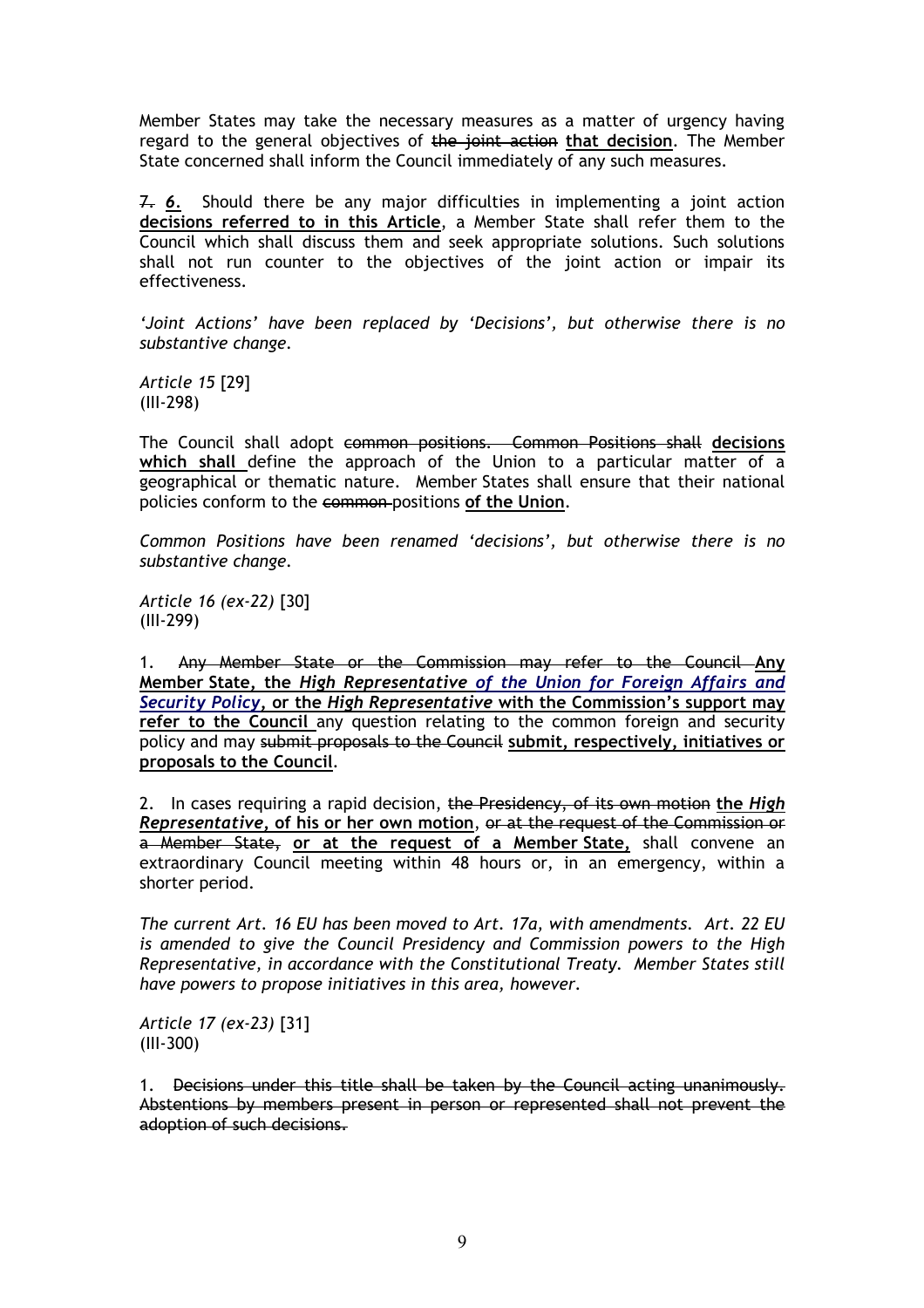**Decisions referred to in this Chapter shall be adopted by the European Council and the Council acting unanimously. The adoption of legislative acts is excluded.**

When abstaining in a vote, any member of the Council may qualify its abstention by making a formal declaration under the present subparagraph. In that case, it shall not be obliged to apply the decision, but shall accept that the decision commits the Union. In a spirit of mutual solidarity, the Member State concerned shall refrain from any action likely to conflict with or impede Union action based on that decision and the other Member States shall respect its position. If the members of the Council qualifying their abstention in this way represent more than one third of the votes weighted in accordance with Article 205(2) of the Treaty establishing the European Community, the decision shall not be adopted. **If the members of the Council qualifying their abstention in this way represent at least one third of the Member States representing at least one third of the population of the Union, the decision shall not be adopted.**

2. By derogation from the provisions of paragraph 1, the Council shall act by qualified majority:

when adopting joint actions, common positions or taking any other decision on the basis of a common strategy,

**- when adopting a decision defining a Union action or position on the basis of a decision of the European Council relating to the Union's strategic interests and objectives, as referred to Article [10b(1);]**

**- when adopting a decision defining a Union action or position, on a proposal which the** *High Representative of the Union for Foreign Affairs and Security Policy* **has put to it following a specific request to him or her from the European Council, made on its own initiative or that of the High Representative;**

- when adopting any decision implementing a joint action or a common position **a decision defining a Union action or position**,
- when appointing a special representative in accordance with Article 18(5).

If a member of the Council declares that, for important **vital** and stated reasons of national policy, it intends to oppose the adoption of a decision to be taken by qualified majority, a vote shall not be taken. The Council may, acting by a qualified majority, request that the matter be referred to the European Council for decision by unanimity. **The** *High Representative* **will, in close consultation with the Member State involved, search for a solution acceptable to it. If he or she does not succeed, the Council may, acting by a qualified majority, request that the matter be referred to the European Council for decision by unanimity.**

The votes of the members of the Council shall be weighted in accordance with Article 205(2) of the Treaty establishing the European Community. For their adoption, decisions shall require at least 62 votes in favour, cast by at least 10 members.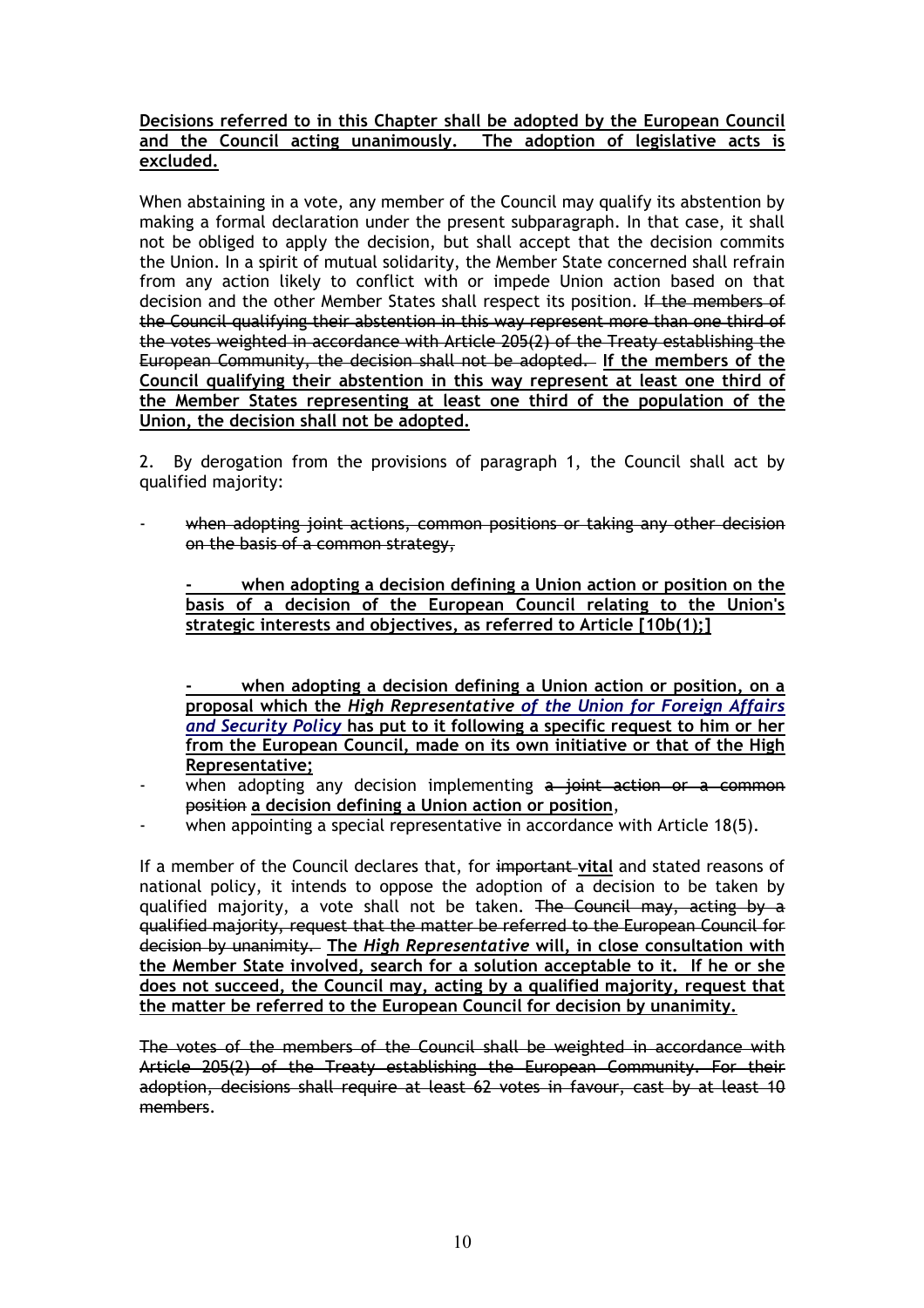## **3. The European Council may unanimously adopt a decision stipulating that the Council shall act by a qualified majority in cases other than those referred to in paragraph 2 of this Article.**

**4.** This paragraph **Paragraphs 2 and 3** shall not apply to decisions having military or defence implications.

## 3. **5.** For procedural questions, the Council shall act by a majority of its members.

*The current Article 17 TEU has been moved to Article 27, with amendments. The amendments to the new Article 17 (ex-23) are: the revised threshold for abstainers blocking a decision (para. 1, sub-para. 2); the prospect of QMV following a proposal from the High Representative, in certain conditions (para 2(b)); the renaming of acts; the application of the 'emergency brake' where vital reasons, rather than important reasons, of national policy are at stake; the mediating role of the High Representative when the brake is pulled; and the power of the European Council to extend QMV (para. 3), but note this does not apply to defence (para. 4). Note that unlike the extensions of QMV under the general 'passerelle' provision of Article 33 TEU, this extension is not subject to control by national parliaments (although a Member State could always require the consent of its national parliament as a condition for its positive vote) or the European Parliament.* 

*The exclusion of legislative acts has been added by the draft Reform Treaty, but this is repetitive of Article 11(1) TEU as amended by the draft Reform Treaty. Note that in all cases an 'emergency brake' (still) applies to QMV, and if a Member State maintains its objections to a draft measure, a dispute can only be resolved by EU leaders by unanimity; this point is often overlooked in public discussions of applying QMV to EU foreign policy.* 

*Article 17a (ex-16)* [32] (I-40(5) and III-301)

Member States shall inform and consult one another within the Council **and the European Council** on any matter of foreign and security policy of general interest in order to ensure that the Union's influence is exerted as effectively as possible by means of concerted and convergent action **with a view to defining a common position**. **Member States shall consult one another within the European Council and the Council on any foreign and security policy issue which is of general interest in order to determine a common approach. Before undertaking any action on the international scene or any commitment which could affect the Union's interests, each Member State shall consult the others within the European Council or the Council. Member States shall ensure, through the convergence of their actions, that the Union is able to assert its interests and values on the international scene. Member States shall show mutual solidarity.**

**When the Union has defined a common approach within the meaning of the first sub-paragraph, the** *High Representative of the Union for Foreign Affairs and Security Policy* **and the Ministers for Foreign Affairs of the Member States shall coordinate their activities within the Council.**

**The diplomatic missions of the Member States and the delegations of the Union shall cooperate in third countries and in international organisations and shall contribute to formulating and implementing a common approach.**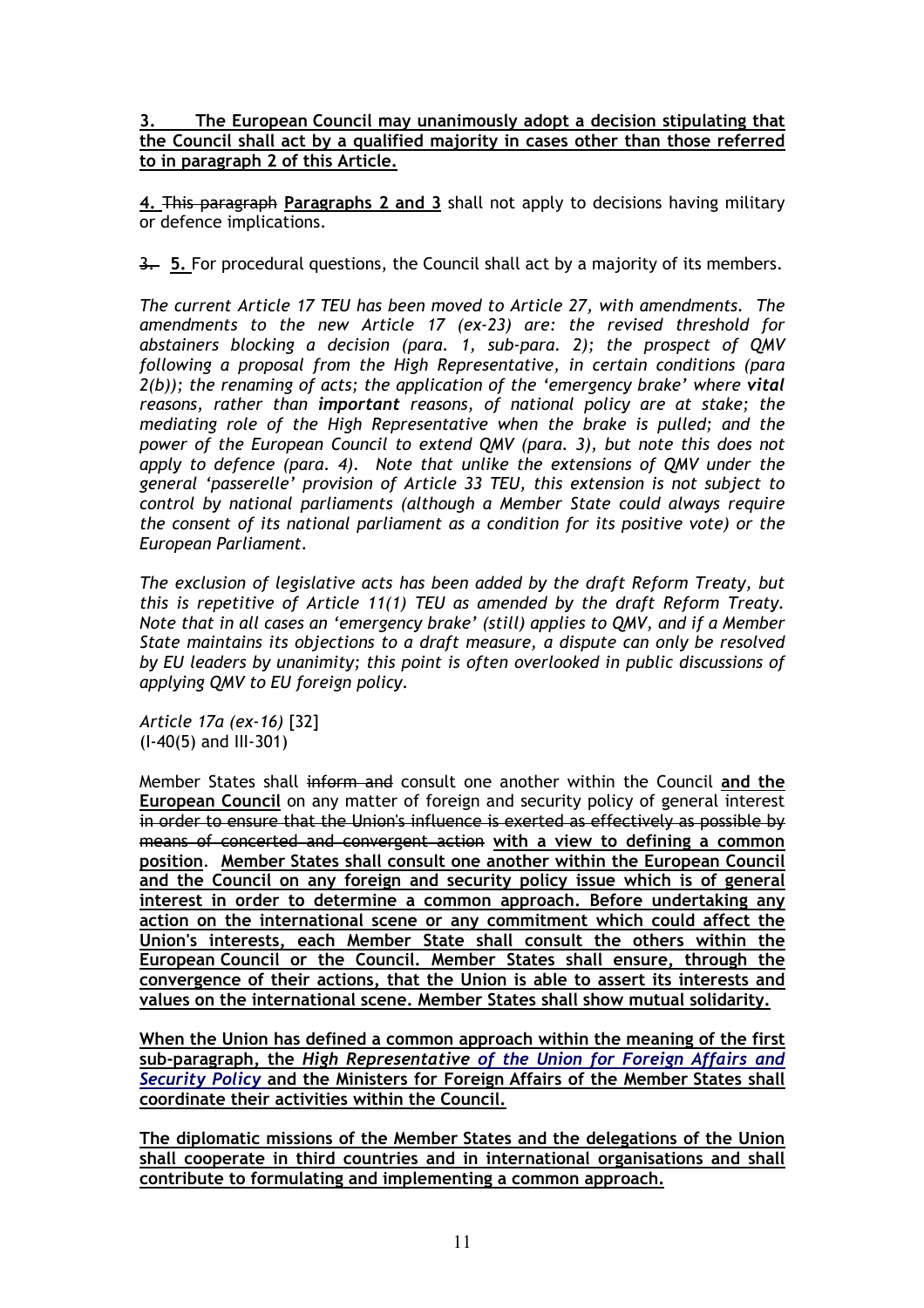*There are substantial amendments to this Article, in particular the obligation of prior consultation (taken from Article I-40 of the Constitutional Treaty). The final paragraph has been taken and adapted from the current Article 20 TEU (see below).* 

*Article 18* [33] (III-302)

1. The Presidency shall represent the Union in matters coming within the common foreign and security policy.

2. The Presidency shall be responsible for the implementation of decisions taken under this title; in that capacity it shall in principle express the position of the Union in international organisations and international conferences.

3. The Presidency shall be assisted by the Secretary-General of the Council who shall exercise the function of High Representative for the common foreign and security policy.

4. The Commission shall be fully associated in the tasks referred to in paragraphs 1 and 2. The Presidency shall be assisted in those tasks if need be by the next Member State to hold the Presidency.

5. The Council may, whenever it deems it necessary, appoint a special representative, **on the initiative of the** *High Representative of the Union for Foreign Affairs and Security Policy***,** with a mandate in relation to particular policy issues. **The special representative shall carry out his or her mandate under the authority of the** *High Representative***.**

*The first four paragraphs have been replaced by Article 13a, which has transferred to the High Representative the role of representing the EU. The remaining paragraph bolsters the role of the High Representative as regards special envoys, although in fact this new wording confirms the status quo.* 

*Article 19* [34] (III-305)

1. Member States shall coordinate their action in international organisations and at international conferences. They shall uphold the common positions **Union's positions** in such forums. **The** *High Representative of the Union for Foreign Affairs and Security Policy* **shall organise this coordination.**

In international organisations and at international conferences where not all the Member States participate, those which do take part shall uphold the common positions.

2. Without prejudice to paragraph 1 and Article 14(3), **In accordance with Article [I-16(2)]**, Member States represented in international organisations or international conferences where not all the Member States participate shall keep the latter, **as well as the** *High Representative***,** informed of any matter of common interest.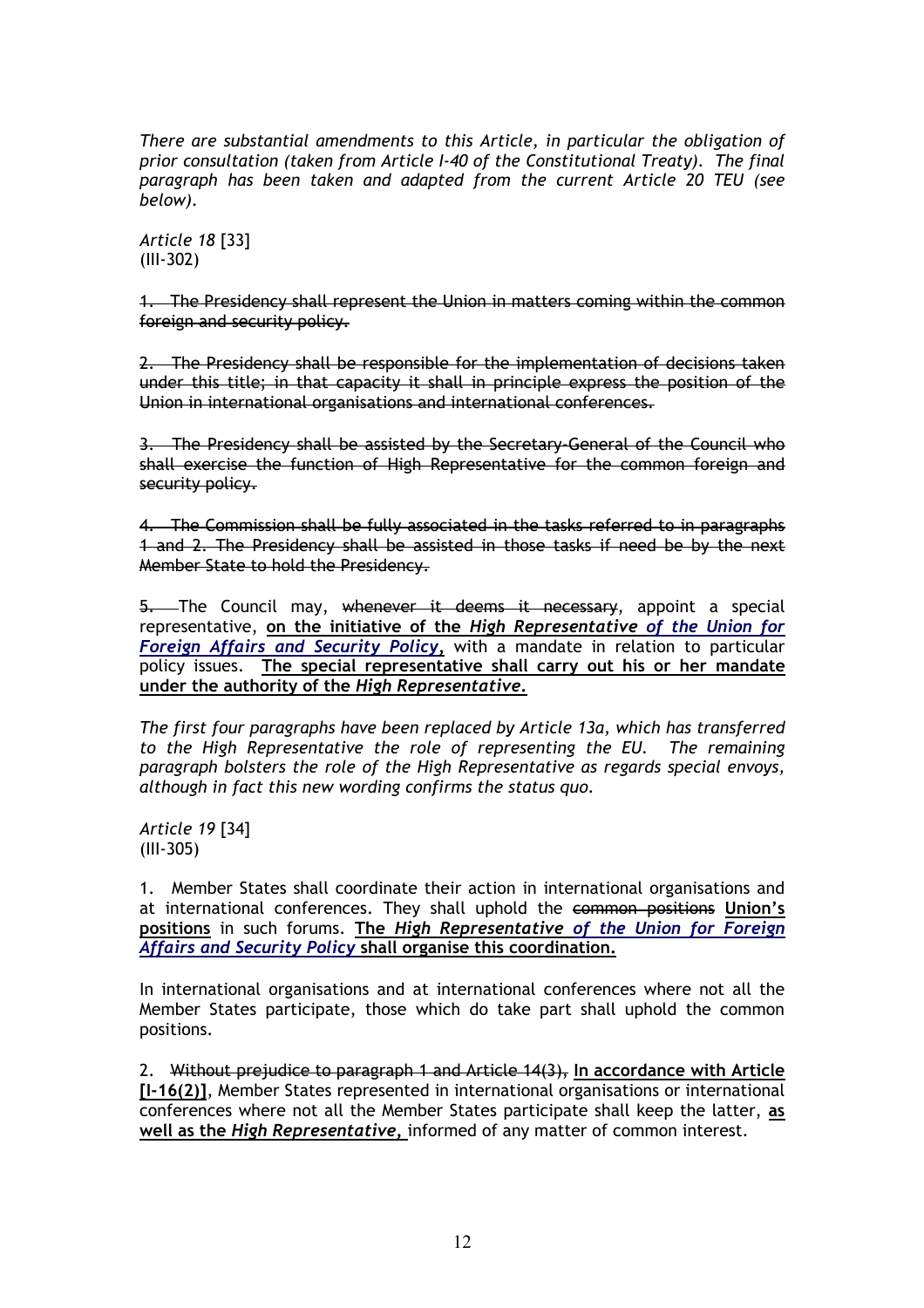Member States which are also members of the United Nations Security Council will concert and keep the other Member States **as well as the** *High Representative* fully informed. Member States which are permanent members of the Security Council will, in the execution of their functions, ensure the defence of **defend** the positions and the interests of the Union, without prejudice to their responsibilities under the provisions of the United Nations Charter.

**When the Union has defined a position on a subject which is on the United Nations Security Council agenda, those Member States which sit on the Security Council shall request that the** *High Representative* **be asked to present the Union's position.**

*The amendments to this Article confer powers on the High Representative to organise the coordination and (more controversially) to require Member States with a seat on the Security Council to request that he/she speak on the EU's behalf, where the EU has defined a common policy.* 

*Article 20* [35] (III-306)]

The diplomatic and consular missions of the Member States and the Commission **Union** delegations in third countries and international conferences, and their representations to international organisations, shall cooperate in ensuring that the common positions and joint actions adopted by the Council **decisions relating to Union positions and actions adopted pursuant to this Chapter** are complied with and implemented.

They shall step up cooperation by exchanging information[, and] carrying out joint assessments and contributing to the implementation of the provisions referred to in Article 20 of the Treaty establishing the European Community.

**They shall contribute to the implementation of the right of European citizens to protection in the territory of a third country as referred to in [Article 17b(x)] of the Treaty on the Functioning of the Union, and of the measures adopted pursuant to Article 20 of that Treaty.**

*The amendments refer to Union delegations instead of Commission delegations, and update the cross-reference to EU citizens' consular protection rights (the obligation of Member States to negotiate agreements on this issue in the current Art. 20 TEC would be replaced by a power to adopt measures in this area, by Council QMV and consultation of the EP). This power was in turn amended by the IGC mandate (see Statewatch Reform Treaty analysis 3.2).* 

*Article 21* [36] (III-304)

The Presidency shall consult the European Parliament on the main aspects and the basic choices of the common foreign and security policy and shall ensure that the views of the European Parliament are duly taken into consideration. The European Parliament shall be kept regularly informed by the Presidency and the Commission of the development of the Union's foreign and security policy.

**The** *High Representative of the Union for Foreign Affairs and Security Policy*  **shall regularly consult and inform the European Parliament on the main aspects**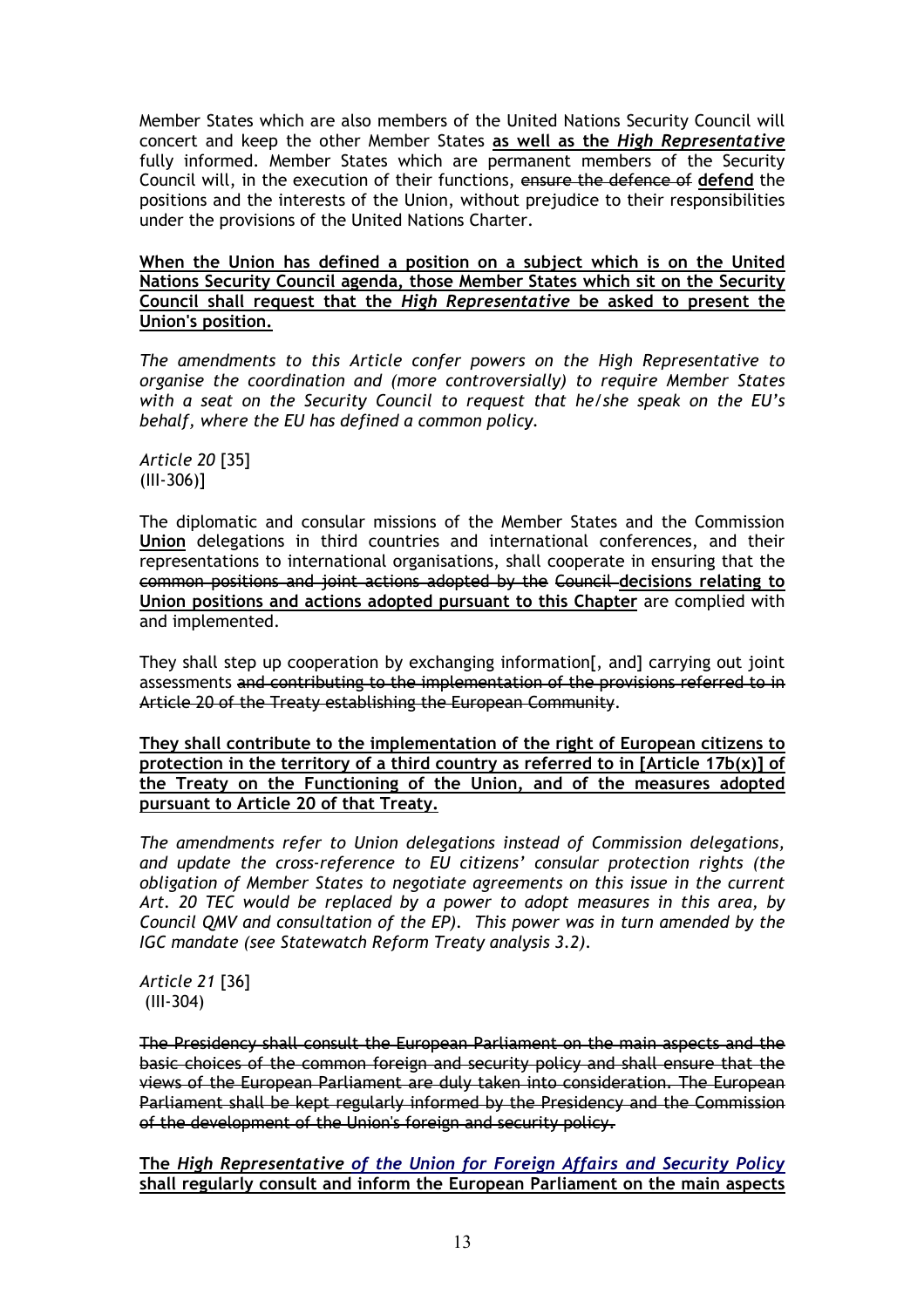**and the basic choices of the common foreign and security policy and the common security and defence policy, and inform it of how those policies evolve. He or she shall ensure that the views of the European Parliament are duly taken into consideration. Special representatives may be involved in briefing the European Parliament.**

The European Parliament may ask questions of the Council **and of the High Representative** or make recommendations to it **them**. It shall hold an annual debate **Twice a year it shall hold a debate** on progress in implementing the common foreign and security policy, **including the common security and defence policy**.

*The amendments here add a reference to the High Representative (who replaces the Council Presidency as interlocutor with the EP), add possibility of special representatives contacting the EP and require a twice-annual (rather than annual) debate.* 

*Article 22 (ex-24)* [37] (III-303)

1. When it is necessary to conclude an agreement with one or more States or international organisations in implementation of this title, the Council may authorise the Presidency, assisted by the Commission as appropriate, to open negotiations to that effect. Such agreements shall be concluded by the Council on a recommendation from the Presidency.

2. The Council shall act unanimously when the agreement covers an issue for which unanimity is required for the adoption of internal decisions.

3. When the agreement is envisaged in order to implement a joint action or common position, the Council shall act by a qualified majority in accordance with Article 23(2).

4. The provisions of this Article shall also apply to matters falling under Title VI. When the agreement covers an issue for which a qualified majority is required for the adoption of internal decisions or measures, the Council shall act by a qualified majority in accordance with Article 34(3).

5. No agreement shall be binding on a Member State whose representative in the Council states that it has to comply with the requirements of its own constitutional procedure; the other members of the Council may agree that the agreement shall nevertheless apply provisionally.

6. Agreements concluded under the conditions set out by this Article shall be binding on the institutions of the Union.

## **The Union may conclude agreements with one or more States or international organisations in areas covered by this Chapter.**

*The current Article 22 TEU has been moved to Article 16. The procedural details regarding the negotiation and conclusion of these treaties have been moved to the general clause in the TEC/TFEU on conclusion of treaties (Article 188n). Note that*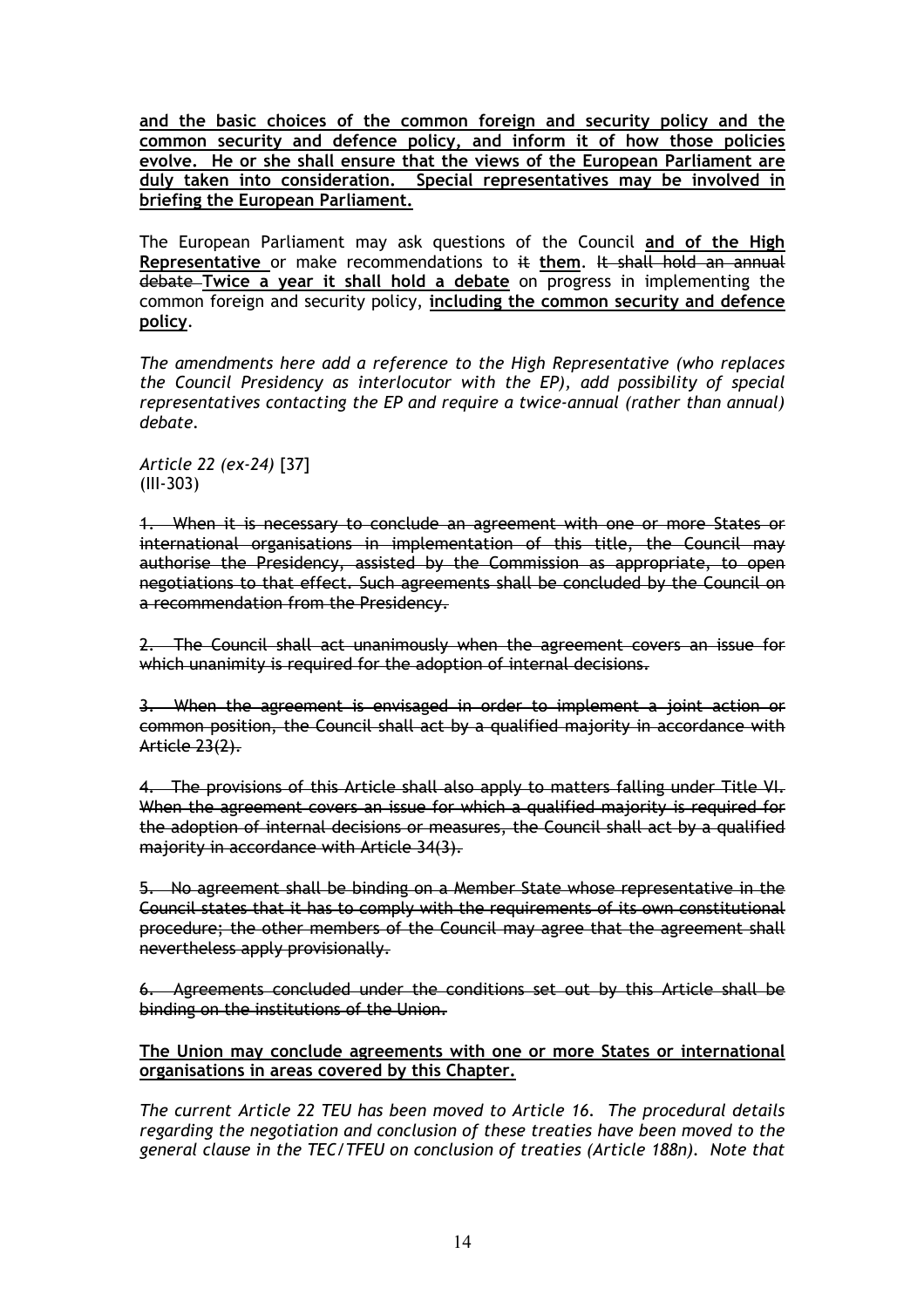*there is no longer reference to treaties which are 'necessary' or which 'implement' the CFSP Title.* 

*Article 23 (ex-25)* [38] (III-307)

Without prejudice to Article 207 of the Treaty establishing the European Community *on the functioning of the Union*, a Political and Security Committee shall monitor the international situation in the areas covered by the common foreign and security policy and contribute to the definition of policies by delivering opinions to the Council at the request of the Council, **or of the** *High Representative of the Union for Foreign Affairs and Security Policy***,** or on its own initiative. It shall also monitor the implementation of agreed policies, without prejudice to the responsibility of the Presidency and the Commission **without prejudice to the responsibility of the High Representative**.

Within the scope of this title, this Committee shall exercise, under the responsibility of the Council, political control and strategic direction of crisis management operations.

**Within the scope of this Chapter, this Committee shall exercise, under the responsibility of the Council and of the High Representative, political control and strategic direction of crisis management operations, as defined in Article 28.**

The Council may authorise the Committee, for the purpose and for the duration of a crisis management operation, as determined by the Council, to take the relevant decisions concerning the political control and strategic direction of the operation, without prejudice to Article 47.

*The current Article 22 TEU has been moved to Article 17. The amendments to Article 25 TEU include references to the High Representative and updated references to EU defence policy. Although the reference to Article 47 EU has been deleted, see the successor clause (new Article 25 TEU).* 

*Article 24* [39]  $(I-51)$ 

*In accordance with Article 21b of the Treaty on the Functioning of the Union, and by way of derogation from paragraph 2 of that Article, the Council shall establish rules relating to the protection of individuals with regard to the processing of personal data by Member States when carrying out activities which fall within the scope of this Chapter, and the rules relating to the free movement of such data. Compliance with these rules shall be subject to the control of independent authorities.* 

*This is a new clause as compared to the existing Treaty, and as compared to the Constitutional Treaty. The IGC mandate called for a new legal base dealing specifically with data protection within the scope of the foreign policy provisions, which will be kept distinct from the general legal base dealing with this issue as regards all other areas of EU law (the general legal base is currently Article 286 TEC, which is to be replaced by the new Article 21b TEC/TFEU to be added by the draft Reform Treaty. That new Article is in accordance with Article I-51 of the Constitutional Treaty, except for the creation of this separate foreign policy legal*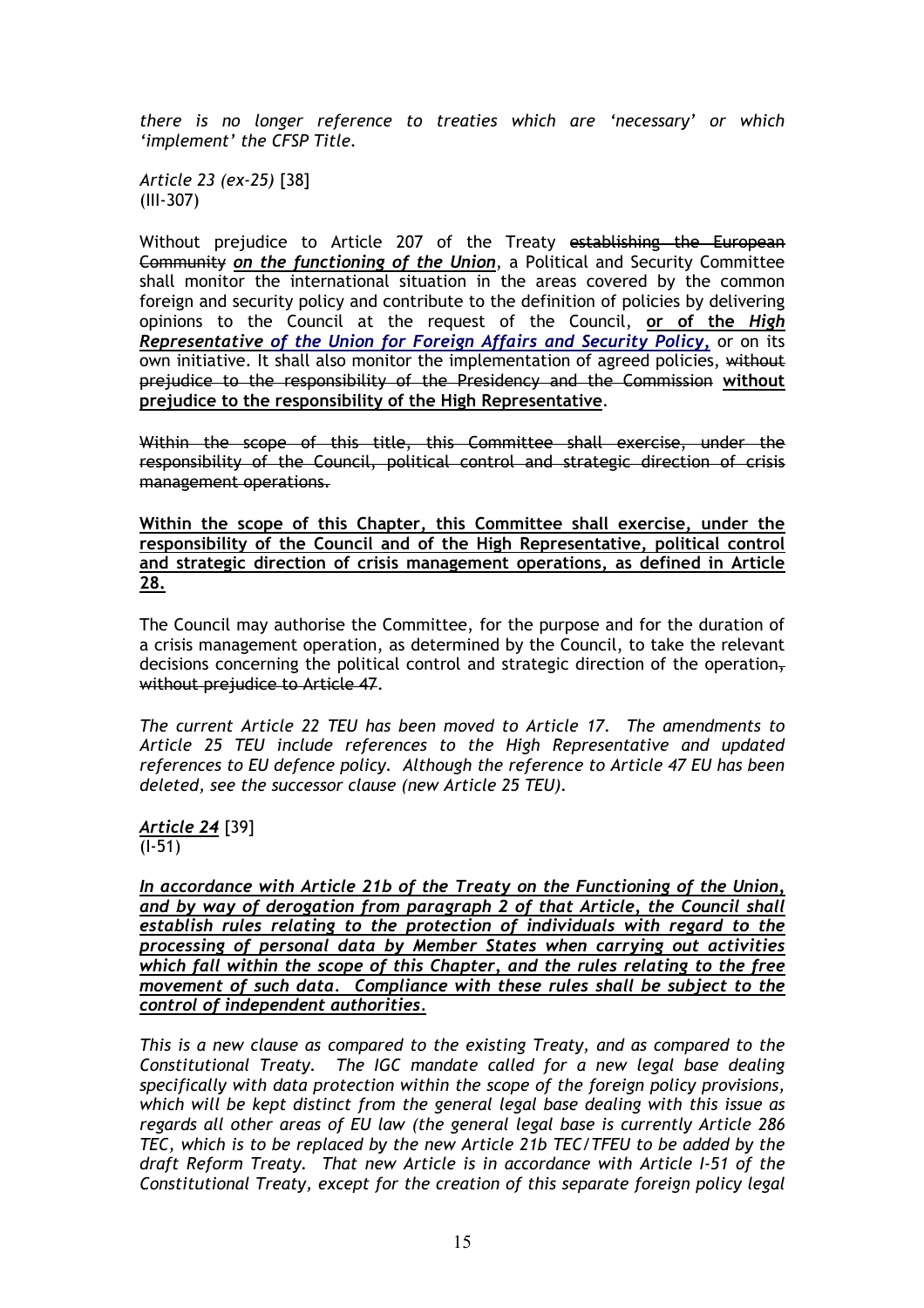*base). The new Article 24 TEU will instead be subject to the normal foreign policy decision-making rules, and the exclusion of the jurisdiction of the Court of Justice.* 

*Article 25 (ex-47)* [40] (III-308)

**The implementation of the common foreign and security policy shall not affect the application of the procedures and the extent of the powers laid down by the Treaties for the exercise of the Union's competences referred to in Articles 2 to 6 of the Treaty on the Functioning of the Union.** 

**Similarly, the implementation of the policies listed in those Articles shall not affect the application of the procedures and the extent of the powers laid down by the Treaties for the exercise of the Union competences under in this chapter.**

*This clause is new, but amounts to a successor clause to the current Art. 47 EU (which has been repealed), which protects the first pillar (EC law) from encroachment by the other pillars. The new clause would protect other EU policies from encroachment by the foreign policy rules, and the foreign policy rules from encroachment from by other EU policies.*

### *Article 26*

The Secretary-General of the Council, High Representative for the common foreign and security policy, shall assist the Council in matters coming within the scope of the common foreign and security policy, in particular through contributing to the formulation, preparation and implementation of policy decisions, and, when appropriate and acting on behalf of the Council at the request of the Presidency, through conducting political dialogue with third parties.

*This Article is obsolete in light of the role of the High Representative (Article 13a).* 

## *Article 27*

The Commission shall be fully associated with the work carried out in the common foreign and security policy field.

*This Article is obsolete in light of the status of the High Representative (Article 9e).* 

#### *Article 27a*

1. Enhanced cooperation in any of the areas referred to in this title shall be aimed at safeguarding the values and serving the interests of the Union as a whole by asserting its identity as a coherent force on the international scene. It shall respect:

- the principles, objectives, general guidelines and consistency of the common foreign and security policy and the decisions taken within the framework of that policy,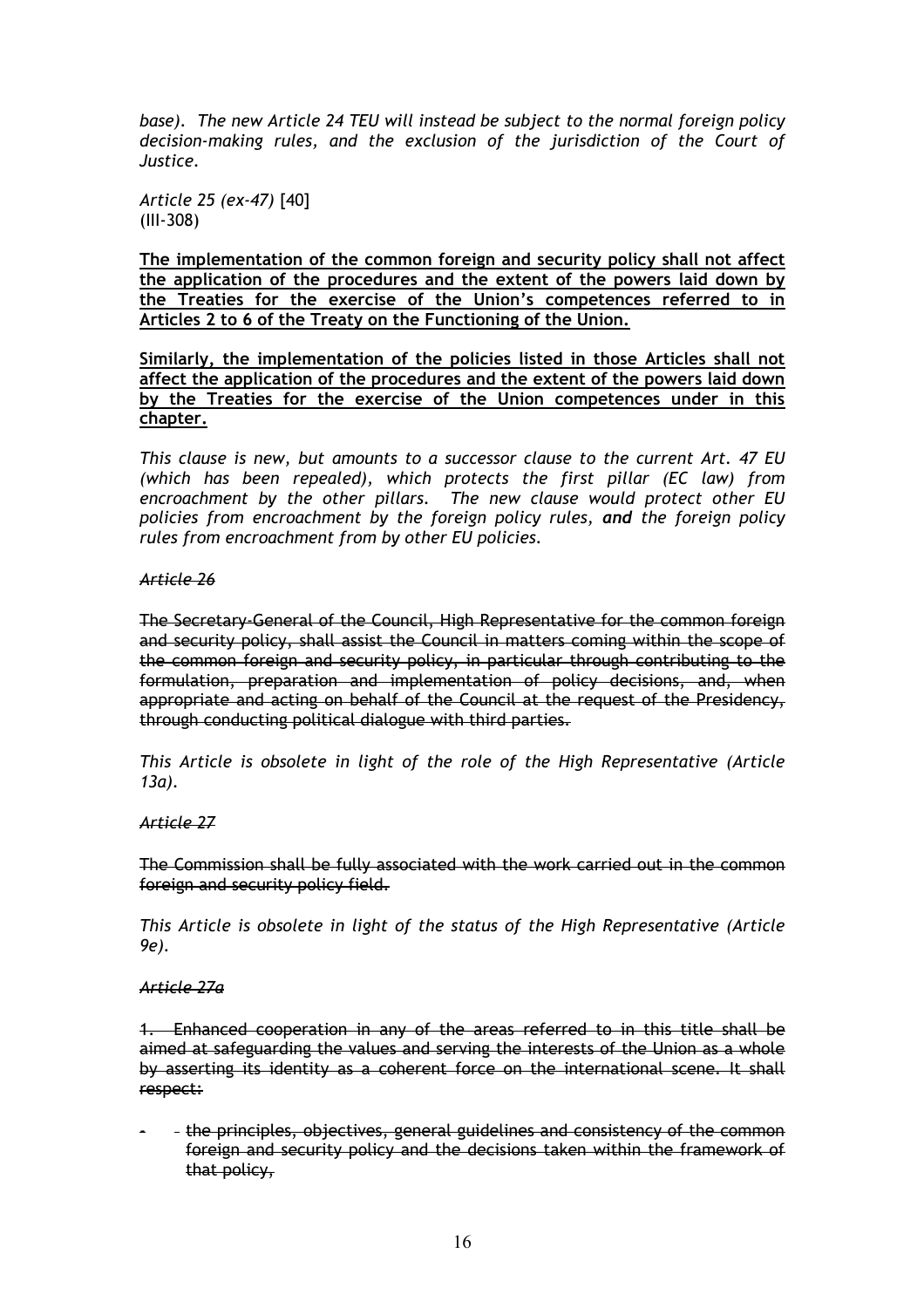- the powers of the European Community, and
- consistency between all the Union's policies and its external activities.

2. Articles 11 to 27 and Articles 27b to 28 shall apply to the enhanced cooperation provided for in this article, save as otherwise provided in Article 27c and Articles 43 to 45.

*The following five Articles are repealed, because the issue of flexibility in foreign policy will be dealt with in the new Article 10 TEU and the new Articles 280a to 280g TEC/TFEU.* 

#### *Article 27b*

Enhanced cooperation pursuant to this title shall relate to implementation of a joint action or a common position. It shall not relate to matters having military or defence implications.

#### *Article 27c*

Member States which intend to establish enhanced cooperation between themselves under Article 27b shall address a request to the Council to that effect.

The request shall be forwarded to the Commission and, for information, to the European Parliament. The Commission shall give its opinion particularly on whether the enhanced cooperation proposed is consistent with Union policies. Authorisation shall be granted by the Council, acting in accordance with the second and third subparagraphs of Article 23(2) and in compliance with Articles 43 to 45.

### *Article 27d*

Without prejudice to the powers of the Presidency and of the Commission, the Secretary-General of the Council, High Representative for the common foreign and security policy, shall in particular ensure that the European Parliament and all members of the Council are kept fully informed of the implementation of enhanced cooperation in the field of the common foreign and security policy.

#### *Article 27e*

Any Member State which wishes to participate in enhanced cooperation established in accordance with Article 27c shall notify its intention to the Council and inform the Commission. The Commission shall give an opinion to the Council within three months of the date of receipt of that notification. Within four months of the date of receipt of that notification, the Council shall take a decision on the request and on such specific arrangements as it may deem necessary. The decision shall be deemed to be taken unless the Council, acting by a qualified majority within the same period, decides to hold it in abeyance; in that case, the Council shall state the reasons for its decision and set a deadline for re-examining it.

For the purposes of this Article, the Council shall act by a qualified majority. The qualified majority shall be defined as the same proportion of the weighted votes and the same proportion of the number of the members of the Council concerned as those laid down in the third subparagraph of Article 23(2).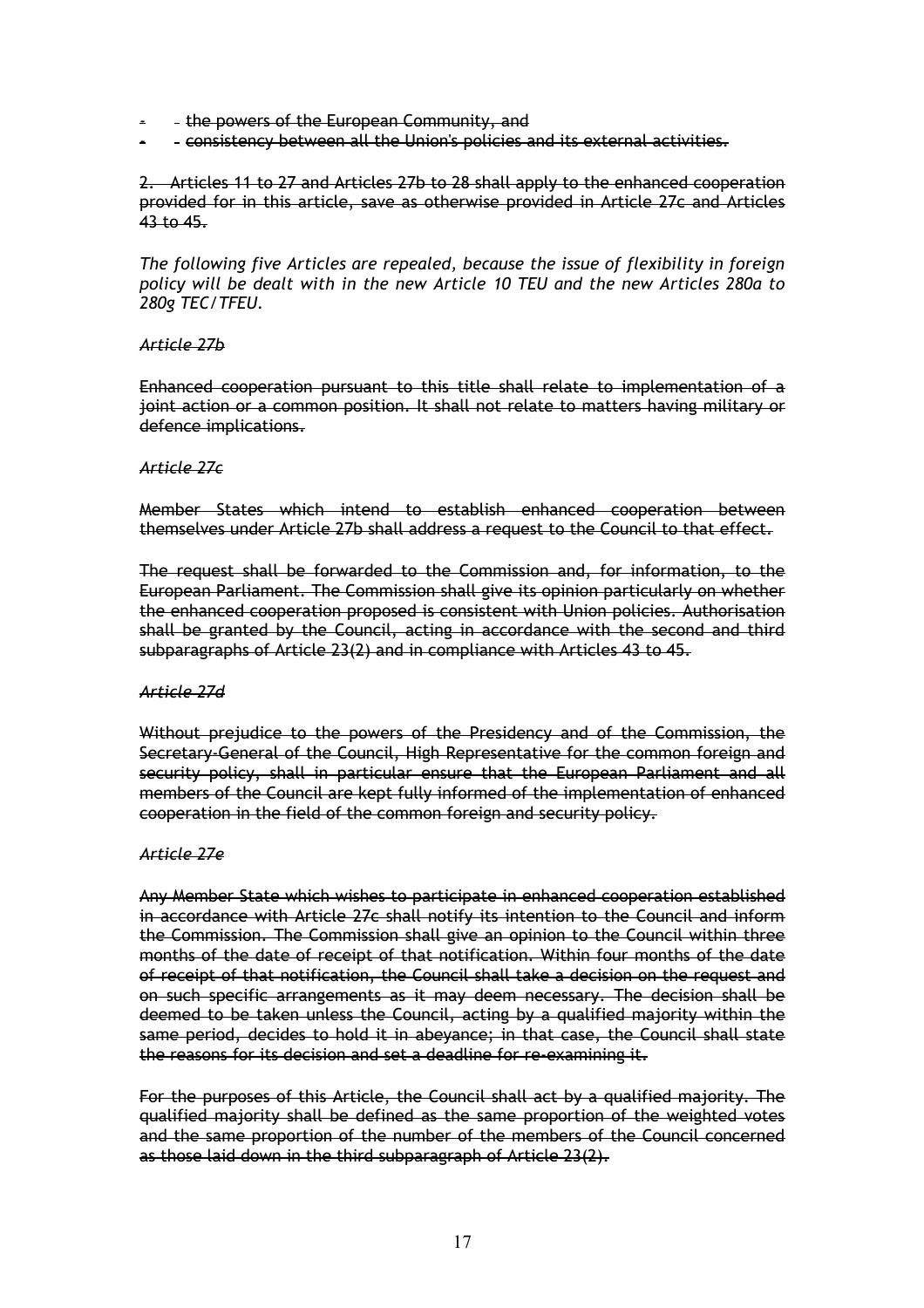*Article 26 (ex-28)* [41] (III-313)

1. Articles 189, 190, 196 to 199, 203, 204, 206 to 209, 213 to 219, 255 and 290 of the Treaty establishing the European Community shall apply to the provisions relating to the areas referred to in this title.

2. **1.** Administrative expenditure which the provisions relating to the areas referred to in this title entail **the implementation of this Chapter gives rise** for the institutions shall be charged to the budget of the European Communities **Union**.

3. **2.** Operating expenditure to which the implementation of those provisions **the implementation of this Chapter** gives rise shall also be charged to the budget of the European Communities **Union**, except for such expenditure arising from operations having military or defence implications and cases where the Council acting unanimously decides otherwise.

In cases where expenditure is not charged to the budget of the European Communities **Union**, it shall be charged to the Member States in accordance with the gross national product scale, unless the Council acting unanimously decides otherwise. As for expenditure arising from operations having military or defence implications, Member States whose representatives in the Council have made a formal declaration under Article 23(1) **17(1)**, second subparagraph, shall not be obliged to contribute to the financing thereof.

4. The budgetary procedure laid down in the Treaty establishing the European Community shall apply to the expenditure charged to the budget of the European Communities.

**3. The Council shall adopt a decision establishing the specific procedures for guaranteeing rapid access to appropriations in the Union budget for urgent financing of initiatives in the framework of the common foreign and security policy, and in particular for preparatory activities for tasks as referred to in Articles 28 and 29. It shall act after consulting the European Parliament.**

**Preparatory activities for tasks as referred to in Articles 28 and 29 which are not charged to the Union budget shall be financed by a start-up fund made up of Member States' contributions.**

**The Council shall adopt by a qualified majority, on a proposal from the** *High Representative of the Union for Foreign Affairs and Security Policy***, decisions establishing:**

**(a) the procedures for setting up and financing the start-up fund, in particular the amounts allocated to the fund;**

**(b) the procedures for administering the start-up fund;**

**(c) the financial control procedures.**

**When the task planned in accordance with Articles 28 and 29 cannot be charged to the Union's budget, the Council shall authorise the High Representative to**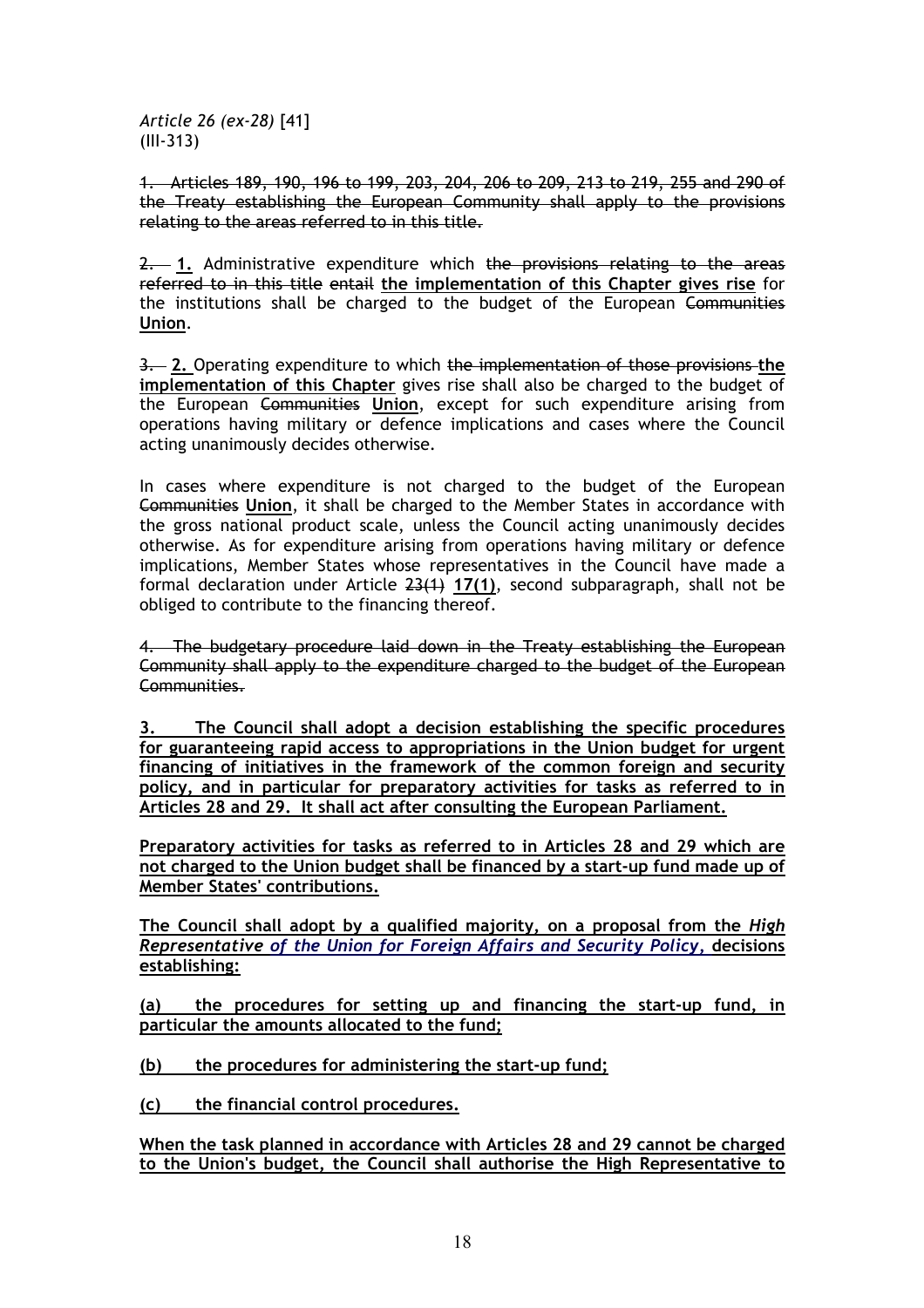## **use the fund. The High Representative shall report to the Council on the implementation of this remit.**

*Article 28(1) is deleted in light of the merger of the pillars; all TEC/TFEU Articles now apply to the CFSP unless excluded expressly or by necessary implication. Para. 1 and 2 are Art. 27(2) and (3) EU, without amendment. This existing para 4 has been deleted, presumably because it is no longer necessary following restructuring of the Treaties. Para. 3 is new.* 

## **SECTION ON PROVISIONS CONERNING THE COMMON SECURITY AND DEFENCE POLICY**

*Article 27 (ex-17)* [42]  $(I-41)$ 

**1. The common security and defence policy shall be an integral part of the common foreign and security policy. It shall provide the Union with an operational capacity drawing on civil and military assets. The Union may use them on missions outside the Union for peace-keeping, conflict prevention and strengthening international security in accordance with the principles of the United Nations Charter. The performance of these tasks shall be undertaken using capabilities provided by the Member States.**

1. **2.** The common foreign and security policy shall include all questions relating to the security of the Union, including the progressive framing of a common defence policy, which might lead to a common defence, should the European Council so decide. It shall in that case recommend to the Member States the adoption of such a decision in accordance with their respective constitutional requirements.

**The common security and defence policy shall include the progressive framing of a common Union defence policy. This will lead to a common defence, when the European Council, acting unanimously, so decides. It shall in that case recommend to the Member States the adoption of such a decision in accordance with their respective constitutional requirements.** 

The policy of the Union in accordance with this Article **Section** shall not prejudice the specific character of the security and defence policy of certain Member States and shall respect the obligations of certain Member States, which see their common defence realised in the North Atlantic Treaty Organisation (NATO), under the North Atlantic Treaty and be compatible with the common security and defence policy established within that framework.

The progressive framing of a common defence policy will be supported, as Member States consider appropriate, by cooperation between them in the field of armaments.

2. Questions referred to in this Article shall include humanitarian and rescue tasks, peacekeeping tasks and tasks of combat forces in crisis management, including peacemaking.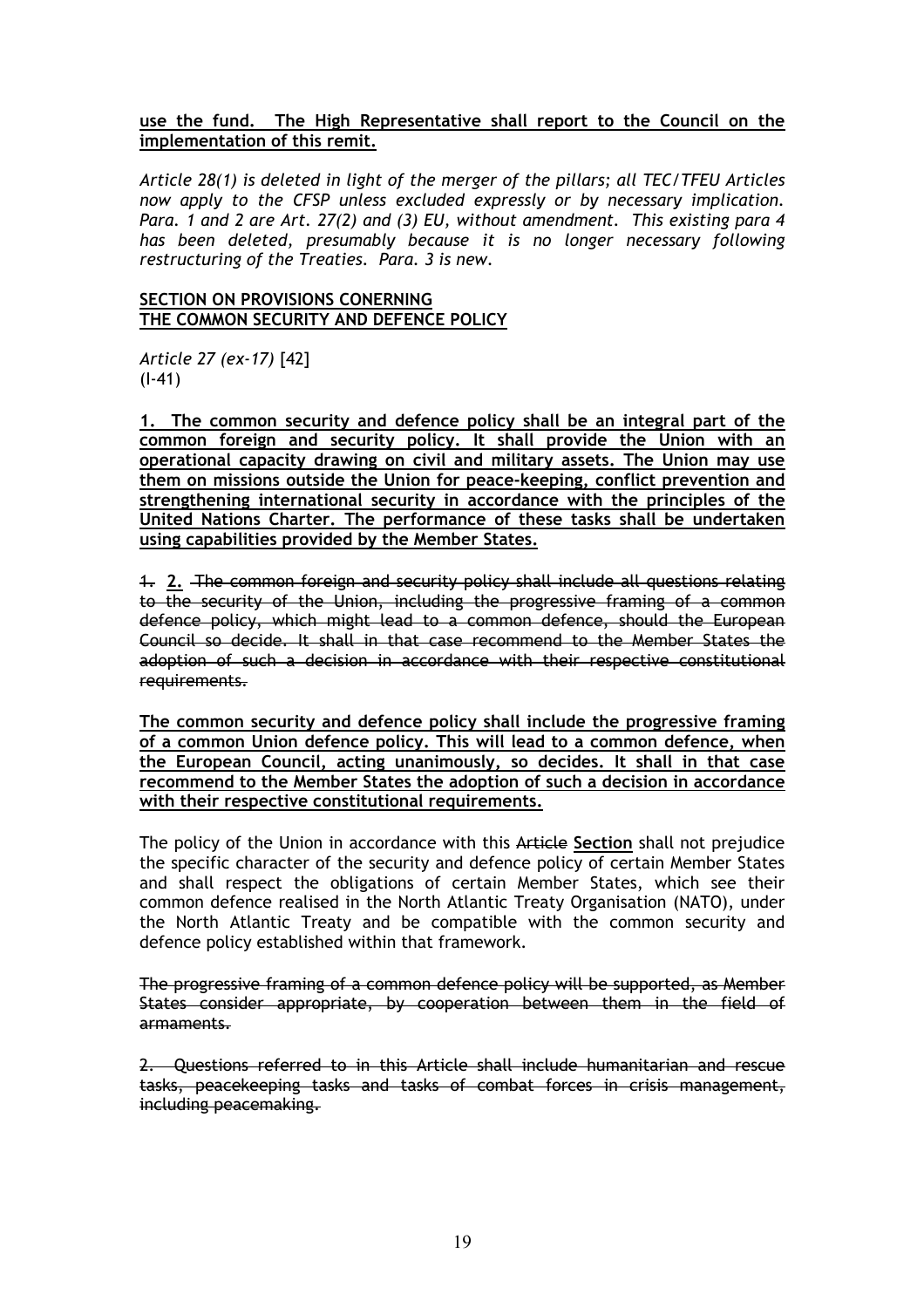3. Decisions having defence implications dealt with under this Article shall be taken without prejudice to the policies and obligations referred to in paragraph 1, second subparagraph.

4. The provisions of this Article shall not prevent the development of closer cooperation between two or more Member States on a bilateral level, in the framework of the Western European Union (WEU) and NATO, provided such cooperation does not run counter to or impede that provided for in this title.

5. With a view to furthering the objectives of this Article, the provisions of this Article will be reviewed in accordance with Article 48.

**3. Member States shall make civilian and military capabilities available to the Union for the implementation of the common security and defence policy, to contribute to the objectives defined by the Council. Those Member States which together establish multinational forces may also make them available to the common security and defence policy.**

**Member States shall undertake progressively to improve their military capabilities. An Agency in the field of defence capabilities development, research, acquisition and armaments (European Defence Agency) shall be established to identify operational requirements, to promote measures to satisfy those requirements, to contribute to identifying and, where appropriate, implementing any measure needed to strengthen the industrial and technological base of the defence sector, to participate in defining a European capabilities and armaments policy, and to assist the Council in evaluating the improvement of military capabilities.**

**4. Decisions relating to the common security and defence policy, including those initiating a mission as referred to in this Article, shall be adopted by the Council acting unanimously on a proposal from the** *High Representative of the Union for Foreign Affairs and Security Policy* **or an initiative from a Member State. The** *High Representative* **may propose the use of both national resources and Union instruments, together with the Commission where appropriate.**

**5. The Council may entrust the execution of a task, within the Union framework, to a group of Member States in order to protect the Union's values and serve its interests. The execution of such a task shall be governed by Article 29.** 

**6. Those Member States whose military capabilities fulfil higher criteria and which have made more binding commitments to one another in this area with a view to the most demanding missions shall establish permanent structured cooperation within the Union framework. Such cooperation shall be governed by Article 31. It shall not affect the provisions of Article 28.** 

**7. If a Member State is the victim of armed aggression on its territory, the other Member States shall have towards it an obligation of aid and assistance by all the means in their power, in accordance with Article 51 of the United Nations Charter. This shall not prejudice the specific character of the security and defence policy of certain Member States.**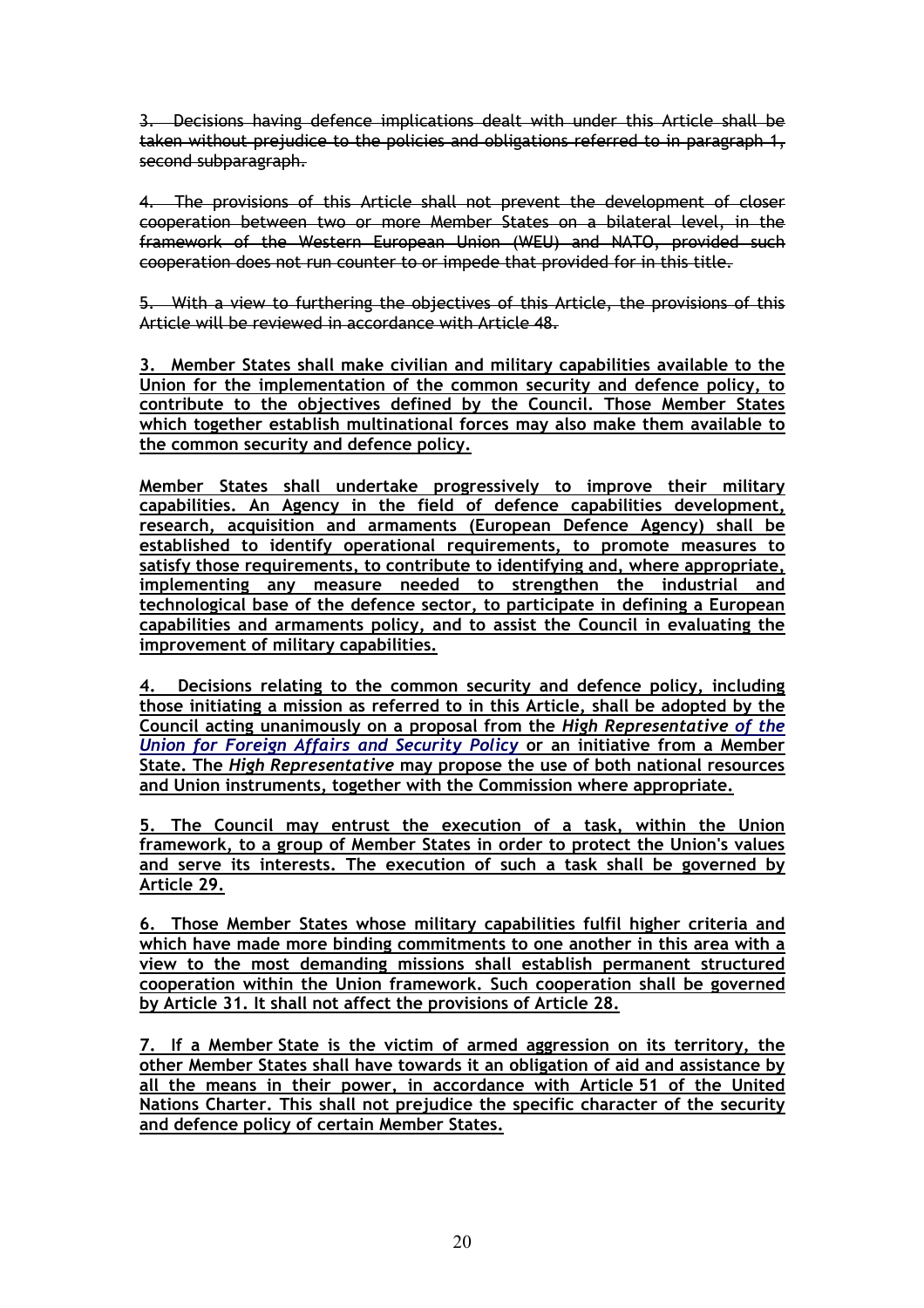**Commitments and cooperation in this area shall be consistent with commitments under the North Atlantic Treaty Organisation, which, for those States which are members of it, remains the foundation of their collective defence and the forum for its implementation.**

*The new para. 1 is taken from Article I-41(1) of the Constitutional Treaty. The changes to the current para. 1 (new para. 2) are taken from Article I-41(2) of the Constitutional Treaty. The remaining new paras. are taken from Article I-41(2) to (7) of the Constitutional Treaty. The 'Petersberg tasks' in the current Art. 17(2) TEU have been moved, with amendments, to the new Article 28(1) TEU. The protection for Member States' distinct defence policies (ie neutrality) and for participation of many Member States in NATO is retained in para. 2, and even strengthened in the new para. 7. A possible shift to a 'common defence' (ie a military alliance) is still subject to ratification by Member States.* 

*Article 28 (new)* [43] (III-309)

**1. The tasks referred to in Article 27, in the course of which the Union may**  $\overline{u}$  use civilian and military means, shall include joint disarmament operations, **humanitarian and rescue tasks, military advice and assistance tasks, conflict prevention and peace-keeping tasks, tasks of combat forces in crisis management, including peacemaking, and post-conflict stabilisation. All these tasks may contribute to the fight against terrorism, including by supporting third countries in combating terrorism in their territories***.*

**2. The Council shall adopt decisions relating to the tasks referred to in paragraph 1, defining their objectives and scope and the general conditions for their implementation. The High Representative of the Union for Foreign Affairs and Security Policy, acting under the authority of the Council and in close and constant contact with the Political and Security Committee, shall ensure coordination of the civilian and military aspects of such tasks.**

*The current Article 28 has been moved to Article 26. Para. 1 updates the so-called 'Petersberg tasks' in Art. 17(2) EU (changes are in shadow). The separate decision-making provision of para. 2 is new.* 

*Article 29 (new)* [44] (III-310)

**1. Within the framework of the decisions adopted in accordance with Article 28, the Council may entrust the implementation of a task to a group of Member States which are wiling and have the necessary capability to undertake the task. Those Member States, in association with the** *High Representative of the Union for Foreign Affairs and Security Policy***, shall agree between themselves on the management of the task.**

**2. Member States participating in the task shall keep the Council regularly informed on its progress on their own initiative or at the request of another Member State. Those States shall inform the Council immediately should the completion of the task involve major consequences or require amendment of the objective, scope and conditions determined for the task in the decisions referred to in paragraph 1. In such cases, the Council shall adopt the necessary decisions.**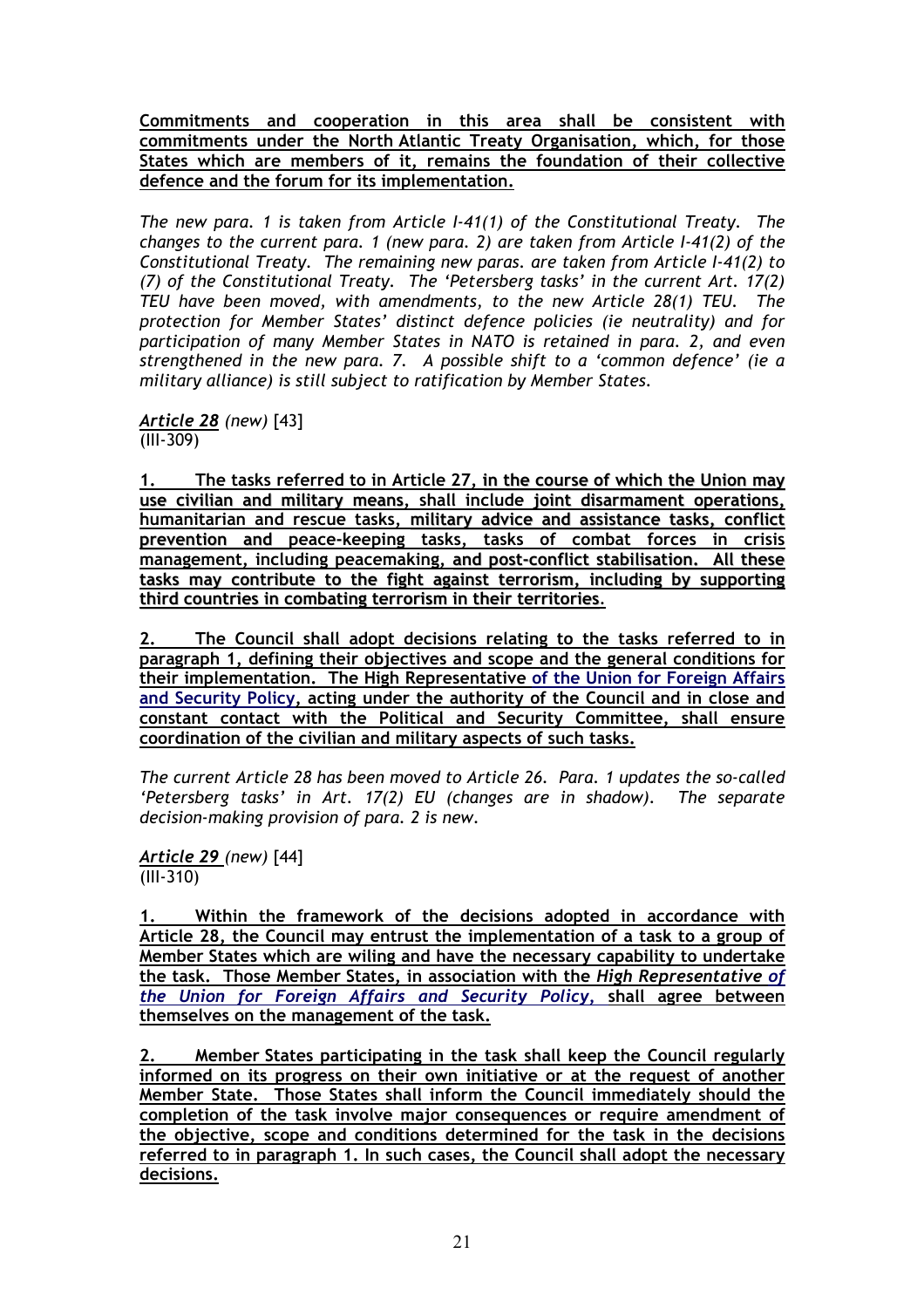*The current Article 29, which concerns the third pillar, has been moved to the TEC/TFEU. This is a new clause. Note that the current Article 27b EU rules out application of enhanced cooperation to defence matters.* 

*Article 30 (new)* [45]  $\overline{(\text{III-311})}$ 

**1. The European Defence Agency referred to in Article 27(3) and subject to the authority of the Council, shall have as its task to:**

**(a) contribute to identifying the Member States' military capability objectives and evaluating observance of the capability commitments given by the Member States;**

**(b) promote harmonisation of operational needs and adoption of effective, compatible procurement methods;**

**(c) propose multilateral projects to fulfil the objectives in terms of military capabilities, ensure coordination of the programmes implemented by the Member States and management of specific cooperation programmes;**

**(d) support defence technology research, and coordinate and plan joint research activities and the study of technical solutions meeting future operational needs;**

**(e) contribute to identifying and, if necessary, implementing any useful measure for strengthening the industrial and technological base of the defence sector and for improving the effectiveness of military expenditure.**

**2. The European Defence Agency shall be open to all Member States wishing to be part of it. The Council, acting by qualified majority, shall adopt a decision defining the Agency's statute, seat and operational rules. That decision should take account of the level of effective participation in the Agency's activities. Specific groups shall be set up within the Agency bringing together Member States engaged in joint projects. The Agency shall carry out its tasks in liaison with the Commission where necessary.**

*The current Article 30, which concerns the third pillar, has been moved to the TEC/TFEU, with amendments. This is a new clause; but note that the EU established such an agency in 2004, in advance of the Constitutional Treaty being signed. Although the Council acts by QMV to adopt measures concerning the Agency, Member States' participation is clearly voluntary.*

*Article 31 (new)* [46] (III-312)

**1. Those Member States which wish to participate in the permanent structured cooperation referred to in Article 27(x)***,* **which fulfil the criteria and have made the commitments on military capabilities set out in the Protocol on permanent structured cooperation, shall notify their intention to the Council and to the High Representative.**